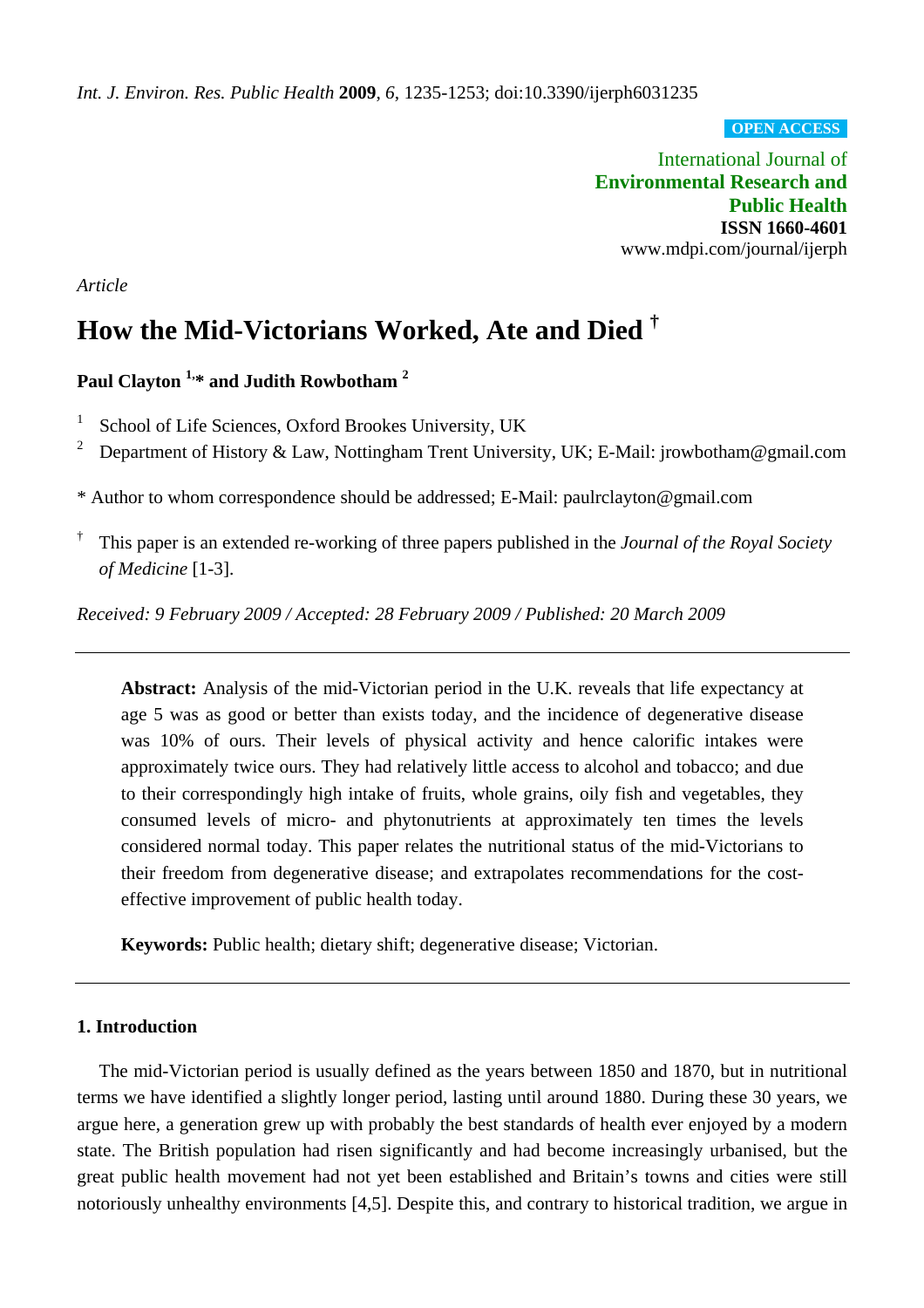this paper, using a range of historical evidence, which Britain and its world-dominating empire were supported by a workforce, an army and a navy comprised of individuals who were healthier, fitter and stronger than we are today. They were almost entirely free of the degenerative diseases which maim and kill so many of us, and although it is commonly stated that this is because they all died young, the reverse is true; public records reveal that they lived as long – or longer – than we do in the 21<sup>st</sup> century.

These findings are remarkable, as this brief period of great good health predates not only the public health movement but also the great  $20<sup>th</sup>$  century medical advances in surgery, infection control and drugs [6-8]. They are also in marked contrast to popular views about Victorian squalor and disease, views that have long obscured the realities of life and death during that 'period of equipoise' [9].

Our recent research indicates that the mid-Victorians' good health was entirely due to their superior diet. This period was, nutritionally speaking, an island in time; one that was created and subsequently squandered by economic and political forces. This begs a series of questions. How did this brief nutritional 'golden age' come about? How was it lost? And could we recreate it?

One key contributory factor was what used to be called the Agricultural Revolution; a series of developments in agricultural practice that massively improved crop and livestock yields. This slow green revolution started in the late seventeenth century, gradually accelerated into the mid-19<sup>th</sup> century, and underpinned both modern urbanisation and the associated Industrial Revolution [10]. Arguably the most critical agricultural development was a more complex system of crop rotation, which greatly improved both arable output and animal husbandry. In the 1730's a new breed of innovative land-owner (epitomised by Marquis 'Turnip' Townshend) introduced new systems of crop rotation from Sweden and The Netherlands, and new crops like the swede (*Brassica napus napobrassica*). The new crop rotation systems avoided the need to let land lie fallow one year in three, and instead used a four or five year cycle in which turnips and clover were used as two of the crops because of their ability to replenish the soil. These new systems created immense gains in food productivity. Between 1705 and 1765 English wheat exports increased ten-fold, while the increased availability of animal feed meant that most livestock no longer had to be slaughtered at the onset of winter so that fresh (instead of salted) meat became cheaper and more widely available throughout the year [11].

Population shifts also played a key contributory role. The bulk of the population had always lived on the land but by 1850, as revealed by the 1851 census, more Britons were living and working in towns than in the countryside [4]. The agricultural improvements of the previous 150 years meant that agriculture produced far more than before, but used far fewer people to achieve this. As a result, people moved to towns to find work: Britain was the first modern consumer society and there was real demand for workers in an increasing number of urban industries [12]. Traditionally, urban life expectancy was significantly lower than rural life expectancy, but from the mid-Victorian period on this difference disappears.

Victorian society was very different to traditional society. It was a class society as we understand it today rather than the older, more deferential model, and this created enormous social tensions though it is important not to exaggerate these [13]. For the very poor, towns remained deeply unpleasant places to live, and it can be argued that for many, the social structure of towns even got worse. As more of the working classes moved into towns, more of the middle classes moved out to create the beginnings of suburbia [14]. The great Victorian commentator Thomas Carlyle claimed that in cities, little tied one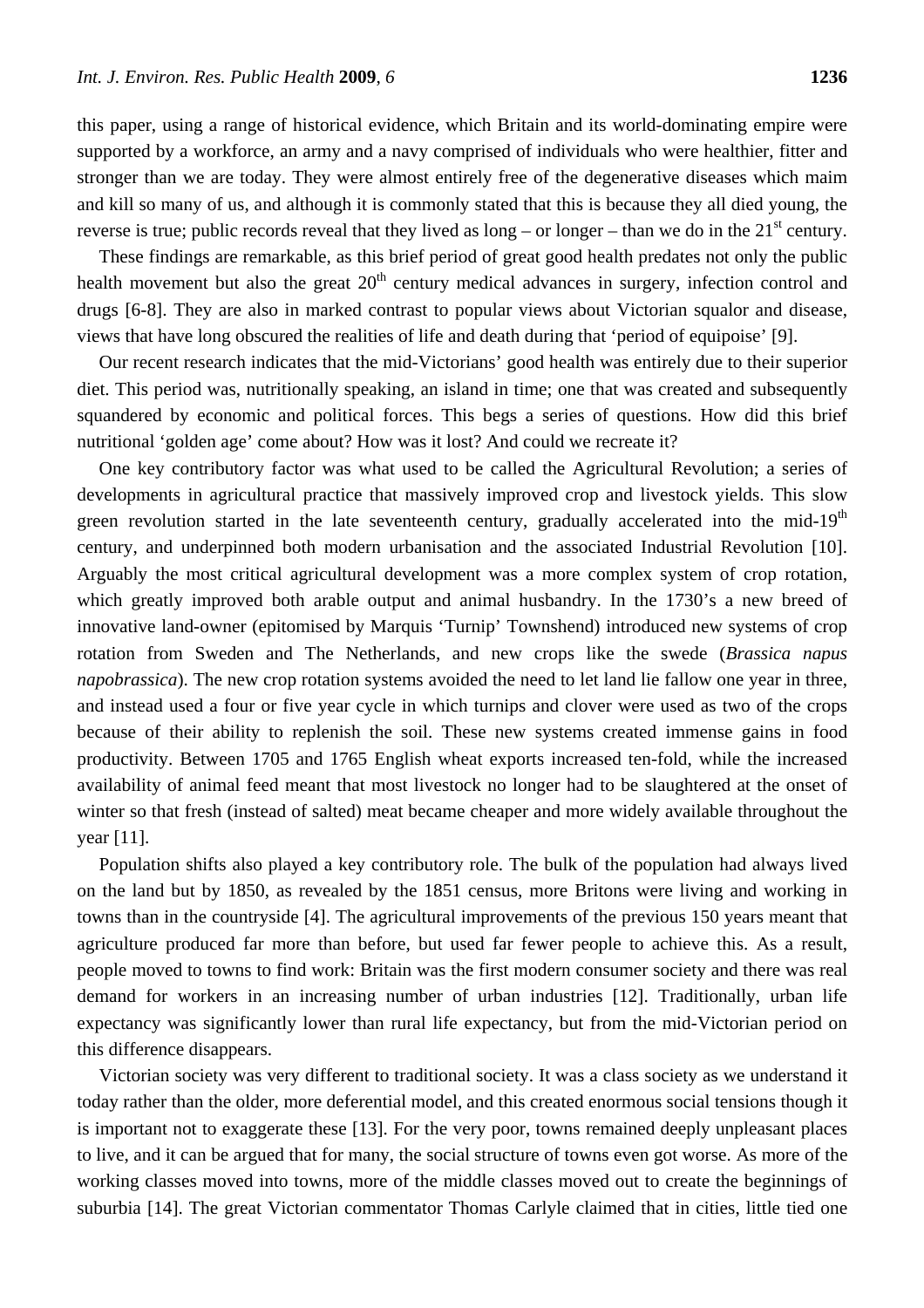human being to another except for the 'Cash Nexus', where employer and employee met in an uncomfortable wage and profit-driven relationship [15], as Mrs Gaskell revealed in books like *North and South* [16].

In many ways, however, urban socio-economic conditions were getting better by the mid-century. Trades unions and philanthropists were slowly but surely improving urban working conditions and wages throughout the last half of the century [17]. The threats of political instability which had seemed most threatening in towns up to the late 1840s were largely dispersed during the mid-Victorian era, as a result of changes in the political and legal systems. For example, the Great Reform Act of 1832 was followed by the 1867 Reform Act, which meant that most male urban heads of households were now able to vote. In 1845 the notorious Corn Laws were finally repealed ushering in the era of cheap food for the urban masses.

One of the most important results of these changes was that the interests of the landed classes were no longer protected. Traditionally, parliament had always sought to protect the income of farmers and landowners, and after the end of the Napoleonic Wars, this stance had seen the introduction of the highly unpopular Corn Laws from 1815. These kept the price of grain at a level that ensured agricultural prosperity, but they had a disastrous effect on the price of food. This particularly affected the new urban, industrial workforce, which was heavily dependent on bread as a staple food. The Corn Laws kept the price of bread artificially high, even during economic depressions such as the 1840s, a decade which became notorious as the 'Hungry 40's' [18].

The post-Great Reform Act parliament, however, was susceptible to pressure from groups such as the Anti-Corn Law League led by Richard Cobden and Joseph Bright. When the situation was exacerbated by the Irish Great Potato Famine, Prime Minister Sir Robert Peel, the grandson of a millowner, forced through the repeal of the Corn Laws [18]. From that time on farming interests were under pressure to produce cheap food because it had become clear that the prosperity of the country depended on industrial rather than on agricultural output [19]. As the Great Exhibition of 1851 underlined, Britain had become the Workshop of the World [20].

Improved agricultural output and a political climate dedicated to ensuring cheap food led to a dramatic increase in the production of affordable foodstuffs; but it was the development of the railway network that actually brought the fruits of the agricultural and political changes into the towns and cities, and made them available to the mid-Victorian working classes [21].

The start of the modern railway age is usually marked by the opening of the Stockton & Darlington line in 1825. From the late 1830s on, progress was impressively rapid. Important long-distance lines came first, followed by smaller local lines criss-crossing the country. The London and Birmingham line opened in 1838, part of Brunel's London to Bristol route the same year and the London and Southampton line in 1840. By the mid century the key lines were already laid. The railway system grew exponentially, reaching 2500 miles by 1845, and continued to expand, carrying goods as well as passengers. Thanks to trains, producers were now supplying the urban markets with more, fresher and cheaper food than was previously possible. This boosted urban demand for fresh foodstuffs, and pushed up agricultural output still further [22]. A survey of food availability in the 1860s through sources such as Henry Mayhew's survey of the London poor shows very substantial quantities of affordable vegetables and fruits now pouring into the urban markets [23].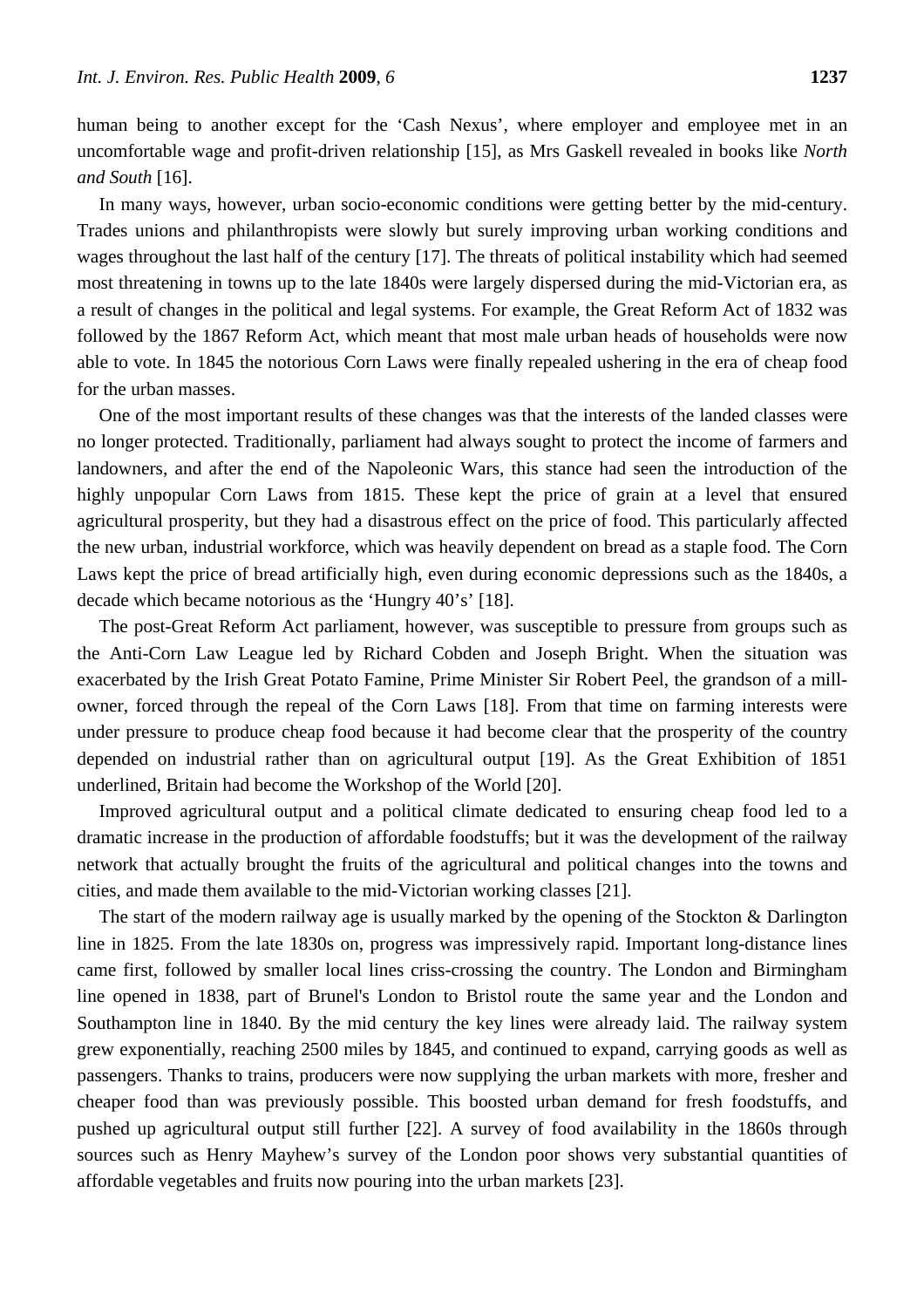This fortunate combination of factors produced a sea change in the nation, and in the nation's health. By 1850 Britain's increasing domestic productivity and foreign power had created a national mood of confidence and optimism which affected all levels of society. Driven by better nutrition, far more than the new schemes of clean air and water which were only beginning to have an effect from the 1870s on, adult life expectancy increased from the 1850s until by 1875 it matched or surpassed our own [24]. The health and vitality of the British population during this period was reflected in the workforces and armed forces that powered the transformation of the urban landscape at home, and drove the great expansion of the British Empire abroad [20].

Unfortunately, negative changes that would undermine these nutritional gains were already taking shape. Thanks to her dominant global position, and developments in shipping technology, Britain had created a global market drawing in the products of colonial and US agriculture, to provide evercheaper food for the growing urban masses. From 1875 on and especially after 1885, rising imports of cheap food basics were increasingly affecting the food chain at home. Imported North American wheat and new milling techniques reduced the prices of white flour and bread. Tinned meat arrived from the Argentine, Australia and New Zealand, which was cheaper than either home-produced or refrigerated fresh meat also arriving from these sources. Canned fruit and condensed milk became widely available [25].

This expansion in the range of foods was advertised by most contemporaries, and by subsequent historians, as representing a significant 'improvement' in the working class diet*.* The reality was very different. These changes undoubtedly increased the variety and quantity of the working class diet, but its quality deteriorated markedly. The imported canned meats were fatty and usually *'*corned' or salted. Cheaper sugar promoted a huge increase in sugar consumption in confectionery, now mass-produced for the first time, and in the new processed foods such as sugar-laden condensed milk, and canned fruits bathed in heavy syrup. The increased sugar consumption caused such damage to the nation's teeth that by 1900 it was commonly noted that people could no longer chew tough foods and were unable to eat many vegetables, fruits and nuts [26]. For all these reasons the late-Victorian diet actually damaged the health of the nation, and the health of the working classes in particular.

The decline was astonishingly rapid. The mid-Victorian navvies, who as seasonal workers were towards the bottom end of the economic scale, could routinely shovel up to 20 tons of earth per day from below their feet to above their heads [27]. This was an enormous physical effort that required great strength, stamina and robust good health. Within two generations, however, male health nationally had deteriorated to such an extent that in 1900, five out of 10 young men volunteering for the second Boer War had to be rejected because they were so undernourished. They were not starved, but had been consuming the wrong foods [28,29]. This reality is underlined by considering army recruitment earlier. The recruiting sergeants had reported no such problems during previous high profile campaigns such as the Asante (1873-4) and Zulu (1877-8) Wars [30].

The fall in nutritional standards between 1880 and 1900 was so marked that the generations were visibly and progressively shrinking. In 1883 the infantry were forced to lower the minimum height for recruits from 5ft 6 inches to 5ft 3 inches. This was because most new recruits were now coming from an urban background instead of the traditional rural background (the 1881 census showed that over three-quarters of the population now lived in towns and cities). Factors such as a lack of sunlight in urban slums (which led to rickets due to Vitamin D deficiency) had already reduced the height of young male volunteers. Lack of sunlight, however, could not have been the sole critical factor in the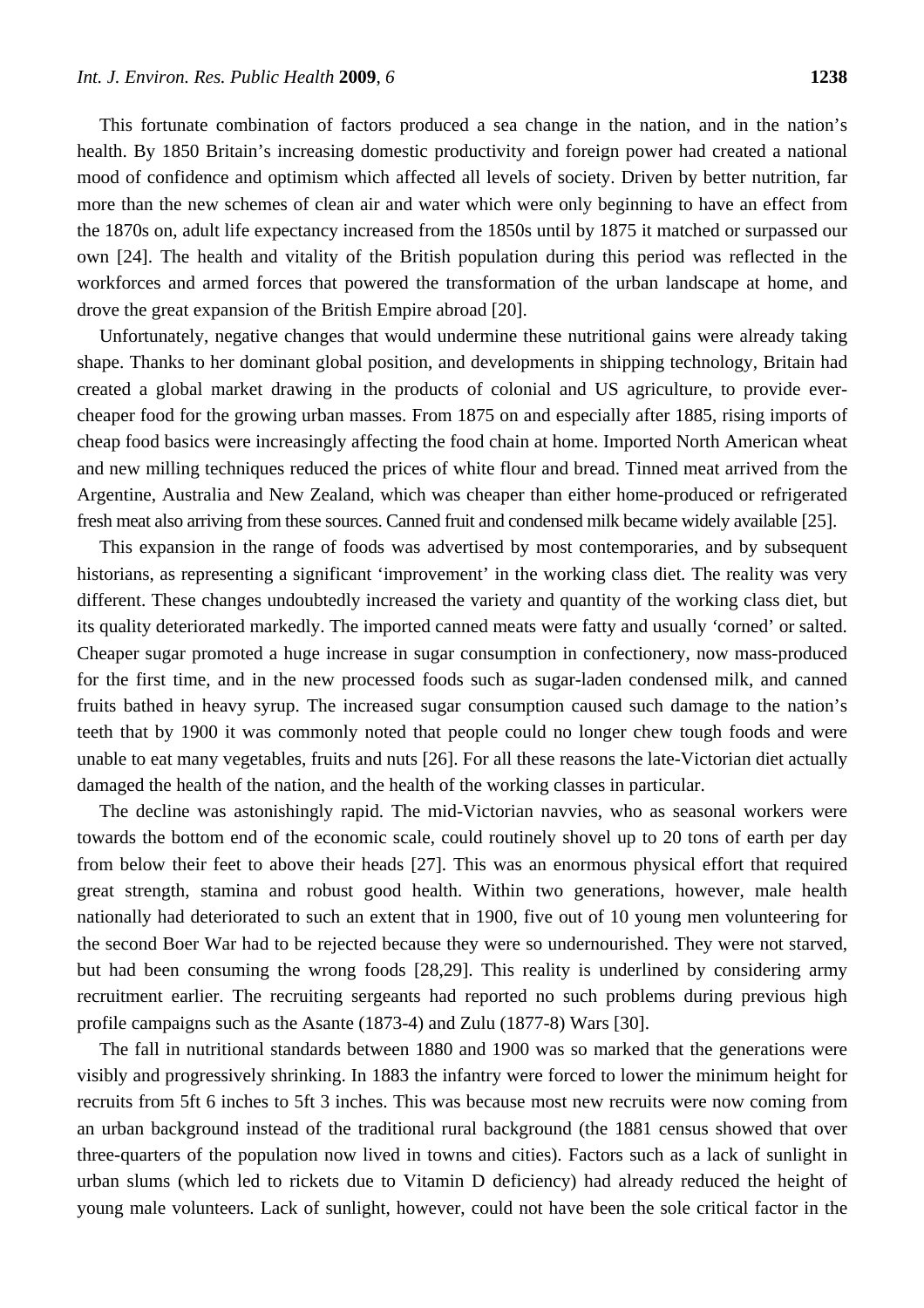next height reduction, a mere 18 years later. By this time, clean air legislation had markedly improved urban sunlight levels; but unfortunately, the supposed 'improvements' in dietary intake resulting from imported foods had had time to take effect on the 16-18 year old cohort. It might be expected that the infantry would be able to raise the minimum height requirement back to 5ft. 6 inches. Instead, they were forced to reduce it still further, to a mere 5ft. British officers, who were from the middle and upper classes and not yet exposed to more than the occasional treats of canned produce, were far better fed in terms of their intake of fresh foods and were now on average a full head taller than their malnourished and sickly men.

In 1904, and as a direct result of the Boer disaster, the government set up the Committee on Physical Deterioration. Its report, emphasising the need to provide school meals for working class children, reinforced the idea that the urban working classes were not only malnourished at the start of the twentieth century but also (in an unjustified leap of the imagination, reinforced by folk memories of the 'Hungry 40's) that they had been so since the start of nineteenth century industrial urbanisation [28,31]. This profound error of thought was incorporated into subsequent models of public health, and is distorting and damaging healthcare to this day.

The crude average figures often used to depict the brevity of Victorian lives mislead because they include infant mortality, which was tragically high. If we strip out peri-natal mortality, however, and look at the life expectancy of those who survived the first five years, a very different picture emerges. Victorian contemporary sources reveal that life expectancy for adults in the mid-Victorian period was almost exactly what it is today. At 65, men could expect another ten years of life; and women another eight [24,32,33] (the lower figure for women reflects the high danger of death in childbirth, mainly from causes unrelated to malnutrition). This compares surprisingly favourably with today's figures: life expectancy at birth (reflecting our improved standards of neo-natal care) averages 75.9 years (men) and 81.3 years (women); though recent work has suggested that for working class men and women this is lower, at around 72 for men and 76 for women [34].

If we accept the working class figures, which are probably more directly comparable with the Victorian data, women have gained three years of life expectancy since the mid-Victorian period while men have actually fallen back by 3 years. The decline in male life expectancy implicates several causal factors; including the introduction of industrialised cigarette production in 1883, a sustained fall in the relative cost of alcohol and a severe decline in nutritional standards, as outlined below. The improvement in female life expectancy can be partly linked to family planning developments but also to other factors promoting women's health such as improvements in dress. Until widespread accessible family planning facilities arrived after the First World War, women's health could be substantially undermined by up to 30 years of successive pregnancies and births [35-37]. These figures suggest that if twentieth century women had not also experienced the negative impacts of tobacco consumption becoming respectable, along with an increased alcohol intake and worsening nutrition as they began to consume the imported delicacies originally preserved mainly for the men (all those things which had cost their menfolk three years), they would have gained six years.

Given that modern pharmaceutical, surgical, anaesthetic, scanning and other diagnostic technologies were self-evidently unavailable to the mid-Victorians, their high life expectancy is very striking, and can only have been due to their health-promoting lifestyle. But the implications of this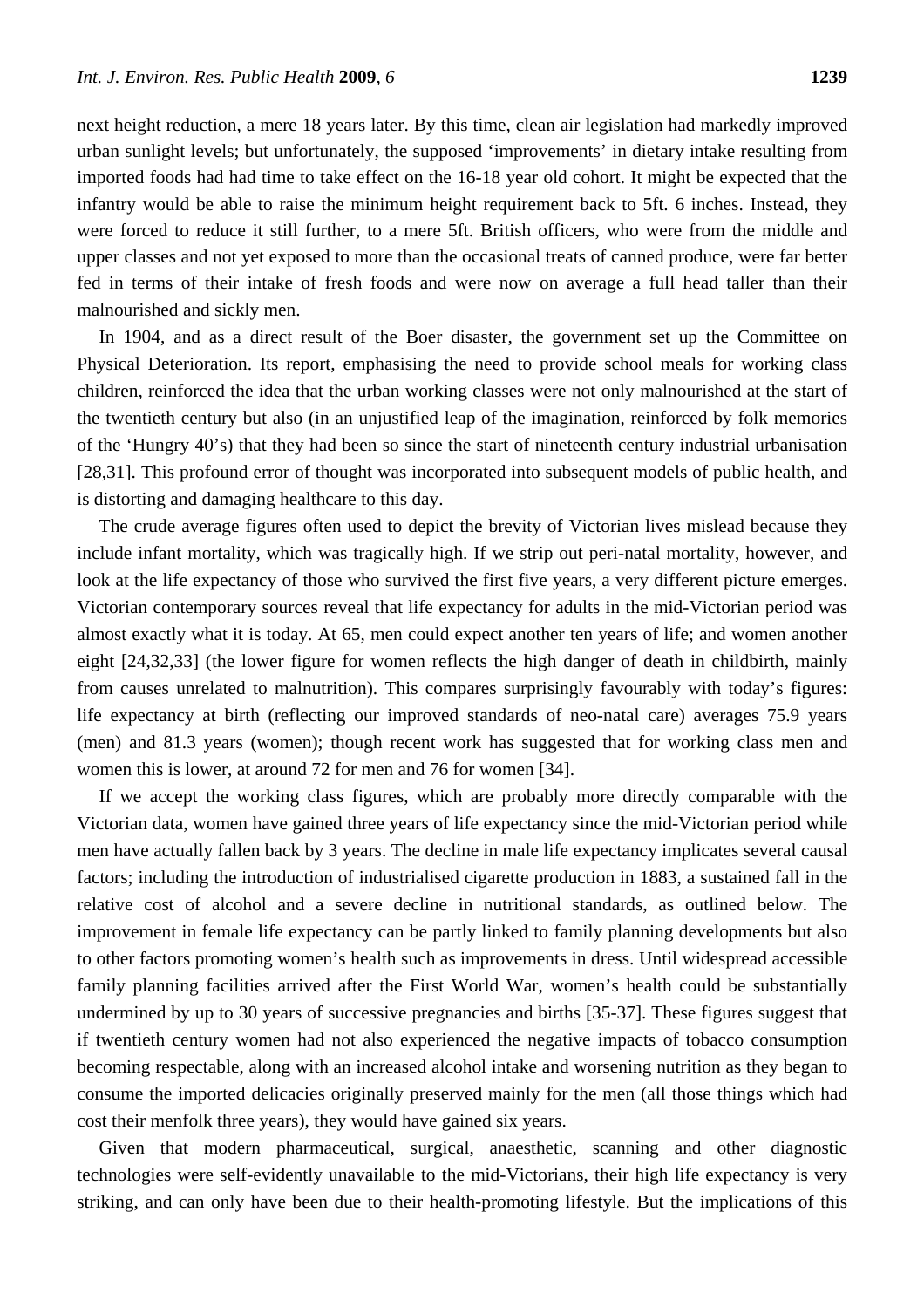new understanding of the mid-Victorian period are rather more profound. It shows that medical advances allied to the pharmaceutical industry's output have done little more than change the manner of our dying. The Victorians died rapidly of infection and/or trauma, whereas we die slowly of degenerative disease. It reveals that with the exception of family planning, the vast edifice of twentieth century healthcare has not enabled us to live longer but has in the main merely supplied methods of suppressing the symptoms of degenerative diseases which have emerged due to our failure to maintain mid-Victorian nutritional standards [38]. Above all, it refutes the Panglossian optimism of the contemporary anti-ageing movement whose protagonists use 1900 – a nadir in health and life expectancy trends - as their starting point to promote the idea of endlessly increasing life span. These are the equivalent of the get-rich-quick share pushers who insisted, during the dot.com boom, that we had at last escaped the constraints of normal economics. Some believed their own message of eternal growth; others used it to sell junk bonds they knew were worthless. The parallels with today's vitamin pill market are obvious, but this also echoes the way in which Big Pharma trumpets the arrival of each new miracle drug.

In short, the majority of even the poorest mid-Victorians lived well, despite all their disadvantages and what we would now consider discomforts. Those that survived the perils of childbirth and infancy lived as long as we do, and were healthier while they were alive their prolonged good health was due to their high levels of physical activity, and as a consequence, how and what they ate. We could learn a good deal from them.

# **2. How the Mid-Victorians Worked**

Due to the high levels of physical activity routinely undertaken by the Victorian working classes, calorific requirements ranged between 150 and 200% of today's historically low values. Almost all work involved moderate to heavy physical labour, and often included that involved in getting to work. Seasonal and other low-paid workers often had to walk up to six miles per day [39]. While some Victorian working class women worked from home (seamstressing for instance) more went out to work in shops, factories and workshops, necessitating long days on their feet, plus the additional burden of housework [39,40]. Many single women were domestics, either live-in servants or daily workers. This was particularly physically demanding, as very few households had male servants, so women did all the heavy household work from scrubbing floors to heaving coals upstairs. Men worked on average 9-10 hours/day, for 5.5 to 6 days a week, giving a range from 50 to 60 hours of physical activity per week [40]. Factoring in the walk to and from work increases the range of total hours of work-related physical activity up to 55 to 70 hours per week. Women's expenditure of effort was similarly large [41]. Married women had also domestic chores in their own homes after work, and in addition, their daily dress up to the 1890s at least (when the development of the tailor-made costume reduced both corseting and the weight of numerous layers of fabric) involved real physical effort just in moving around. Male leisure activities such as gardening and informal football also involved substantial physical effort.

Using average figures for work-related calorie consumption, men required between 280 (walking) and 440 calories (heavy yard work) per hour; with women requiring between 260 and 350 calories per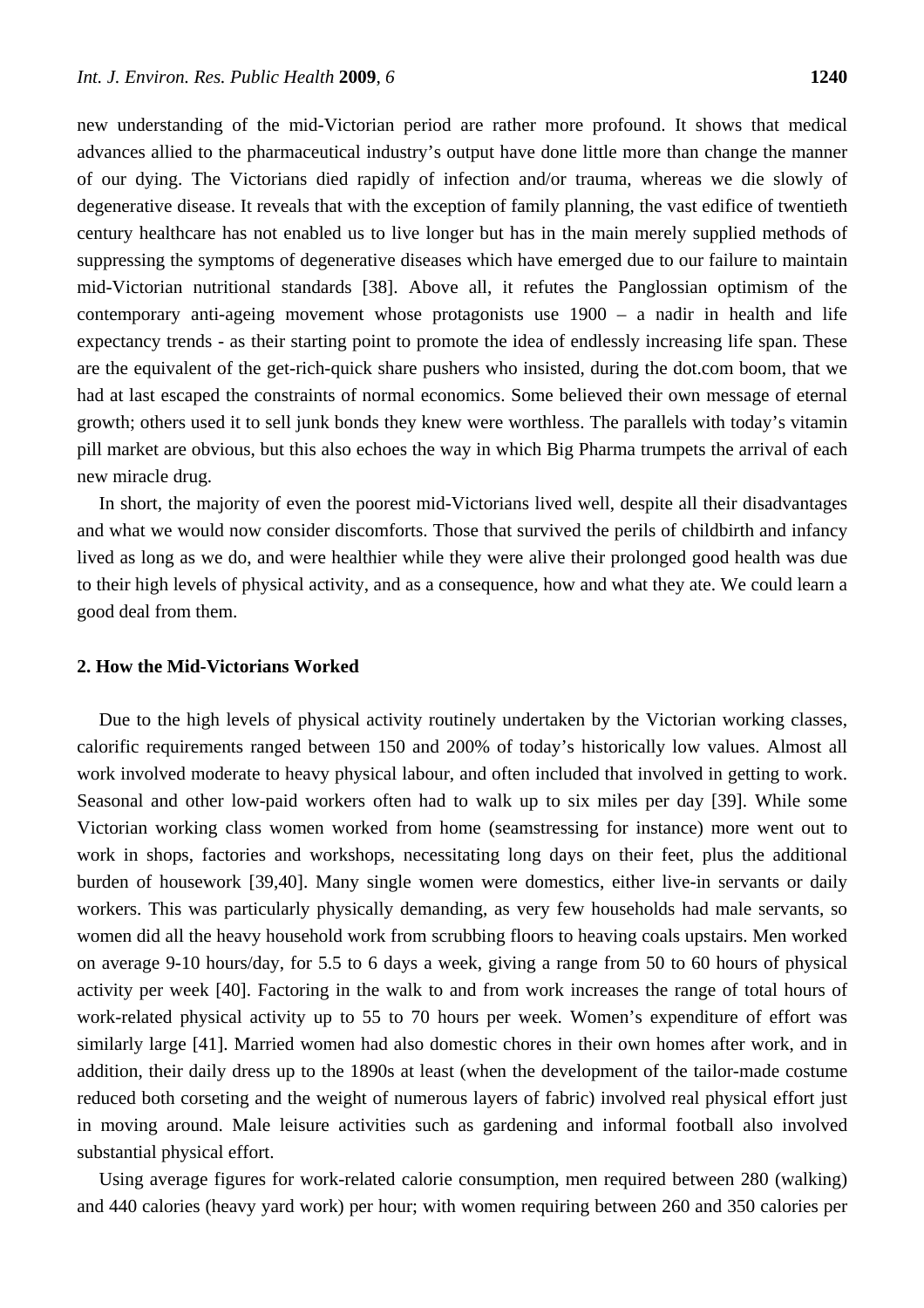hour. This gives calorific expenditure ranges during the working week of between 3,000 to 4,500 calories /day (men) and 2,750 to 3,500 (women).

Total calorific requirements were likely to have been even higher during the winter months; with less insulated and less warmed homes, working class Victorians used more calories to keep warm than we do. The same held true for workplaces, unless the work (certain factory operations, blacksmithing, etc) heated the environment to unhealthy levels. At the top end of the physical activity range were the 'navigators', the labourers who built (largely without machinery) the roads and railways that enabled the expansion of the British economy. These men were expending 5,000 calories or more per day.

**Figure 1.** 'Moulders' at the Murston brickfields. The 'moulders' shaped clay into bricks, each man making close on 1,000 every hour for an 8½ hour day and a 58 hour week. One brickie is on record as having made 986,091 bricks between April and September.



In short, the mid-Victorians ate twice as much as we do, but due to their high levels of physical activity remained slim; overweight and obesity were relatively rare, and (unless associated with illhealth) were generally identified as phenomenona associated with the numerically smaller middle and upper-middle class. But it is not just the amount of food the mid-Victorians consumed that is so unfamiliar; the composition of their diet was also very different from our own.

# **3. What the Mid-Victorians Ate**

#### *Vegetables, Green and Root*

Onions were amongst the cheapest vegetables, widely available all year around at a cost so negligible that few housewives budgeted what cost them around a halfpenny (even cheaper if bruised)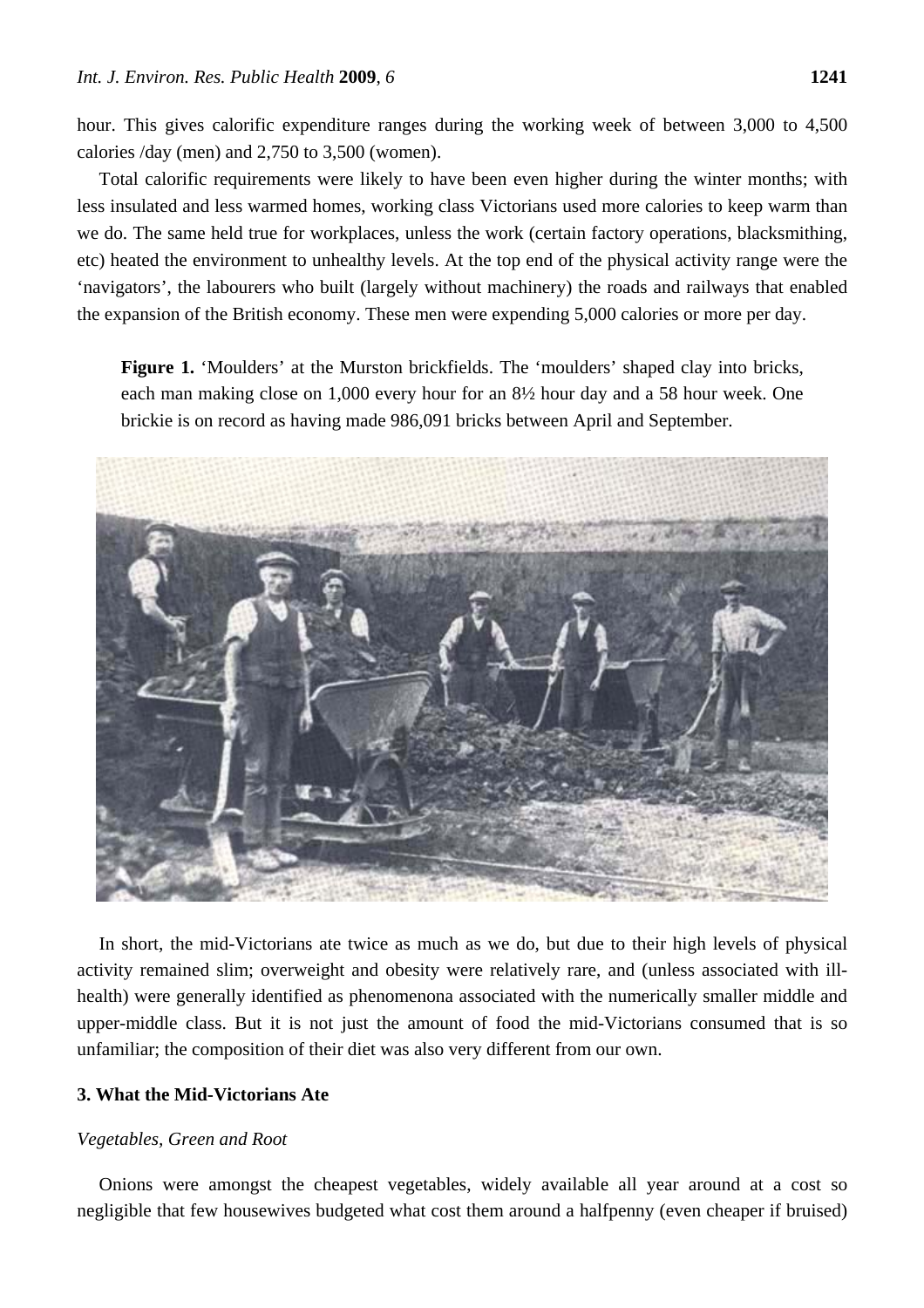for a bunch containing at least a dozen. They might become slightly more expensive in the late spring, when leeks could be substituted [41]. Watercress was another cheap staple in the working class diet, available at a halfpenny for four bunches in the period April to February [41]. The Jerusalem artichoke was consumed from September through to March, often home-grown as it was one of the easiest vegetables to grow in urban allotments [42]. Carrots and turnips were inexpensive staples, especially during the winter months. Cabbage was also cheap and readily available, along with broccoli. Fresh peas were available and affordable from June to July, with beans from July to September [41].

#### *Fruit*

Apples were the cheapest and most commonly available urban fruits from August through to May; with cherries taking over in the May- July period, followed by gooseberries in June, up to August, then plums and greengages in July through to September [41]. Dried fruits and candied peel were always cheaply available, and used to sweeten desserts such as bread puddings and for cakes and mincemeat. They were also consumed as an afternoon snack, particularly by children, according to Victorian cookery books [42,43] and many other sources from Dickens to Mayhew. All fruits and vegetables were organically grown, and therefore had higher levels of phytonutrients than the intensively grown crops we eat today [44].

# *Legumes and Nuts*

Dried legumes were available all year round, and widely used (e.g. pease pudding). The chestnut was the most commonly consumed nut and one of the most commonly eaten street snacks in the chestnut season, running from September through to January. Filberts or hazelnuts were available from October through to May; walnuts were another regularly bought seasonal nut. Imported almonds and Brazil nuts were more expensive, but widely consumed around Christmas as a 'treat'. Coconuts were also imported, often given as presents or won at fairs; commonly grated for use in cakes and desserts [23].

#### *Fish and Seafoods*

The herring was one of the most important fish in the Victorian urban diet; fresh in the autumn, winter and spring; dried and salted (red herring) or pickled/soused all year round. Red herrings were a staple of the working class diet throughout the year because they were easily cooked (e.g. Idylls of the Poor). Other favourites were cheap and easily obtainable varieties with better keeping qualities than the more vulnerable white fish, including sprats, eels, and shellfish (oysters, mussels, cockles, whelks). Of the white fish consumed, cod, haddock and John Dory were preferred. Typically, and unlike today, the whole fish was consumed including heads and roes [22]. Fish was available from Monday evening to Friday evening; with broken and day old fish or eels and shoreline shellfish available on Saturdays, as fishermen did not go out over the weekends [45].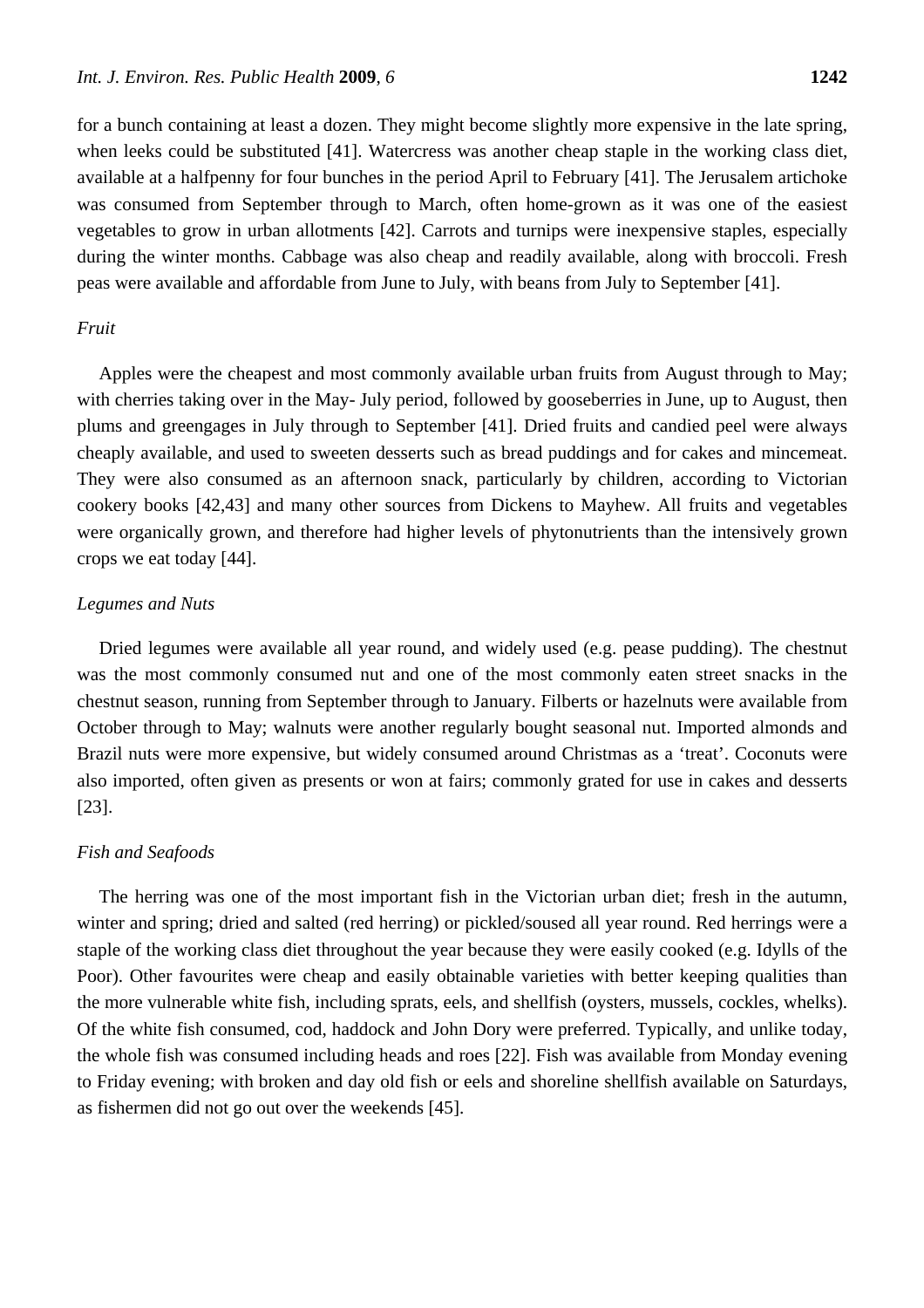#### *Meats*

Consumption of meat was considered a mark of a good diet and its complete absence was rare: consuming only limited amounts was a poverty diet [23]. Joints of meat were, for the poor, likely to be an occasional treat. Yet only those with the least secure incomes and most limited housing, and so without either the cooking facilities or the funds, would be unlikely to have a weekly Sunday joint; even they might achieve that three or four times a year, cooked in a local cookhouse or bakery oven. Otherwise, meat on the bone (shin or cheek), stewed or fried, was the most economical form of meat, generally eked out with offal meats including brains, heart, sweetbreads, liver, kidneys and 'pluck', (the lungs and intestines of sheep). Pork was the most commonly consumed meat. All meats were from free-range animals.

### *Eggs and Dairy Products*

Many East End households kept hens in their backyards, and Robert's study of Lancashire suggests similar patterns [36]. Keeping a couple of hens could produce up to a dozen eggs per household per week. There were fears about adulteration of milk (frequently watered-down). Butter did not feature largely in the working-class diet. Dripping was a preferred substitute in the days before cheap margarine. Hard cheeses, as opposed to soft cheeses, were favoured by the working classes as a regular part of their diet, partly because even when the heel of the cheese was too hard to eat, the ends could be toasted.

# *Alcohol*

Beer was the most commonly consumed form of alcohol, but with an alcohol content significantly lower than today's beers. Careful reading of contemporary sources including cookery and domestic economy books suggest that the alcohol percent of beer consumed in the home was probably only 1% to 2%; often less as it was watered down, especially for consumption by women and children [43,46,47]. In pubs, the alcohol content of beer was more regulated and generally higher, ranging from 2% to 3%. These are still weak beers, compared to today's average of around 5%. Spirits were more intermittently consumed by men and rarely by women: respectability and gin did not go together [48]. Working class men and women seldom drank wine, except for port or sherry. A third or more of households were temperate or teetotal, partly due to the sustained efforts of the anti-alcohol movement. [49,50].

# *Tobacco*

Pipe smoking was widespread but intermittent amongst working class males, and a cigar or cheroot might be smoked on special occasions. Snuff had largely fallen out of favour, as had chewing tobacco. The big expansion in mass tobacco consumption by the working classes did not take place until after 1883, when industrial cigarette production was introduced [51]. It was not until the twentieth century that women of all classes became major consumers of tobacco, under the pressure of heavy advertising.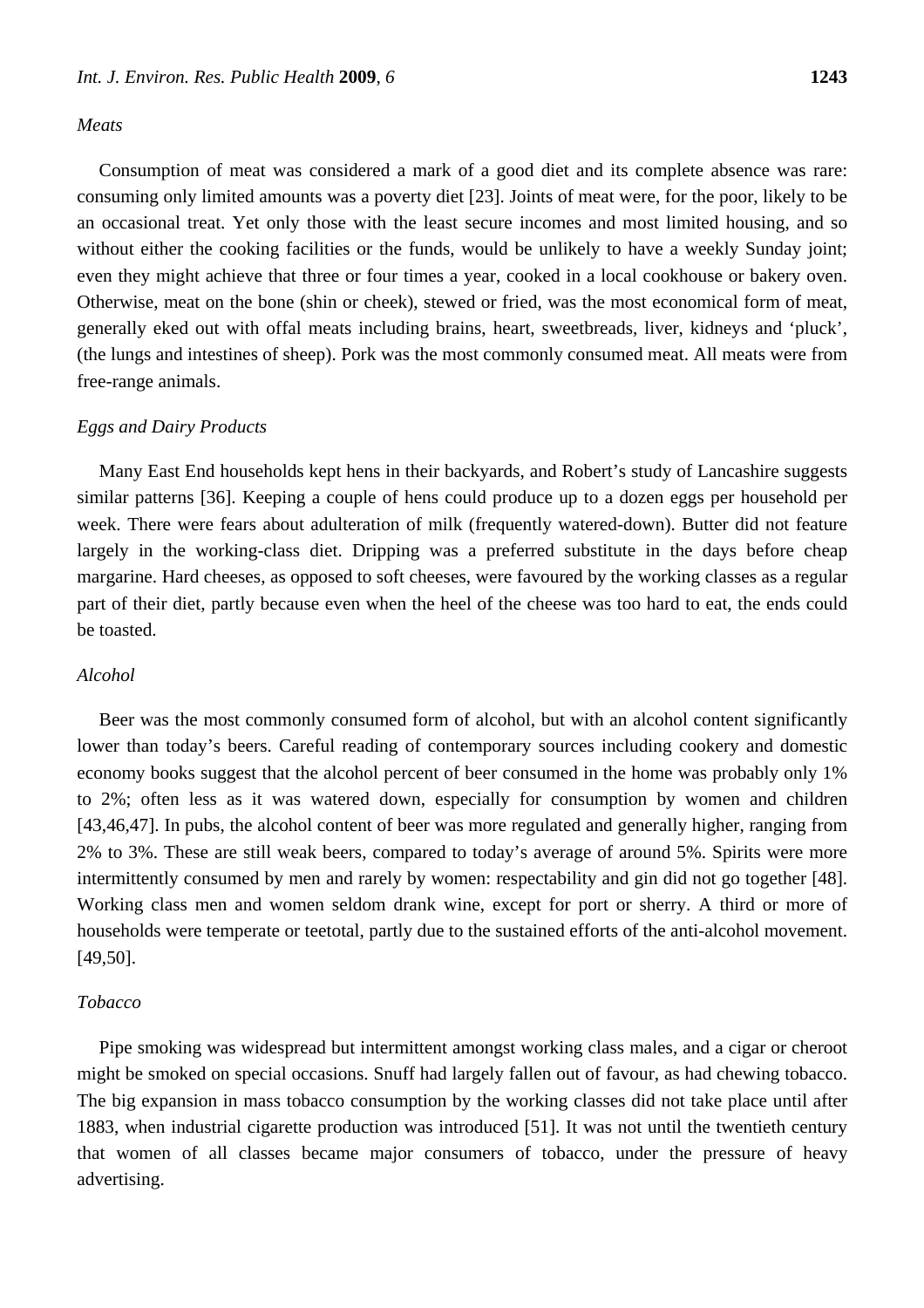#### *Adulterants*

Some adulterants commonly used in Victorian foods were well-known to be toxic even then: lead chromate in mustard, mercury and arsenic compounds as colourants in confectionery and picrotoxin in beer all undoubtedly contributed to ill health. In contrast, modern nutritional biochemistry reveals that some of the other common 'adulterants' have potentially significant health benefits. The hawthorne used to extend tea, for example, contained vaso- and cardio-protective flavonoids [52-57]. The coriander in beer may have had some anthelmintic activity [58], and the watering down of beer and spirits was – from a health perspective – a generally good thing!

### *Dietary Summary*

Mid-Victorian working class men and women consumed between 50% and 100% more calories than we do, but because they were so much more physically active than we are today, overweight and obesity hardly existed at the working class level. The working class diet was rich in seasonal vegetables and fruits; with consumption of fruits and vegetables amounting to eight to 10 portions per day. This far exceeds the current national average of around three portions, and the governmentrecommended five-a-day. The mid-Victorian diet also contained significantly more nuts, legumes, whole grains and omega three fatty acids than the modern diet. Much meat consumed was offal, which has a higher micronutrient density than the skeletal muscle we largely eat today [59]. Prior to the introduction of margarine in the late Victorian period, dietary intakes of trans fats were very low. There were very few processed foods and therefore little hidden salt, other than in bread (Recipes suggest that significantly less salt was then added to meals. At table, salt was not usually sprinkled on a serving but piled at the side of the plate, allowing consumers to regulate consumption in a more controlled way.). The mid-Victorian diet had a lower calorific density and a higher nutrient density than ours. It had a higher content of fibre (including fermentable fibre), and a lower sodium/potassium ratio. In short, the mid-Victorians ate a diet that was not only considerably better than our own, but also far in advance of current government recommendations. It more closely resembles the Mediterranean diet, proven in many studies to promote health and longevity; or even the 'Paleolithic diet' recommended by some nutritionists [60].

In terms of alcohol consumption, the comparisons with today are also revealing. Many contemporary reports suggest that around a fifth of Victorian working class men might, when employed, spend up to a fifth of their income on beer [61]. Assuming an average urban income ranging from £1 to £4 per week, and given mid-century pub prices of 3d to 8d per pint for beer, the reported expenditure would account for around 16 pints to 20 per week maximum or between three and four pints per night. As Victorian beer generally had an alcohol content ranging between 1 and 3.5% [62], this is equivalent to one and a half to two pints of beer per day in contemporary terms. Seen in this light, the huge Victorian concerns about drunkenness in the Victorian working classes appear to be more a reflection of respectable morality than a real public health issue [63]. Cost implications ensured that for most, the Victorian 'alcohol problem' was certainly less significant than it is in our time, when the frequency of public drunkenness and levels of injury and illness have become a serious public health concern (64). Finally, mid-Victorian tobacco consumption was very much lower than today.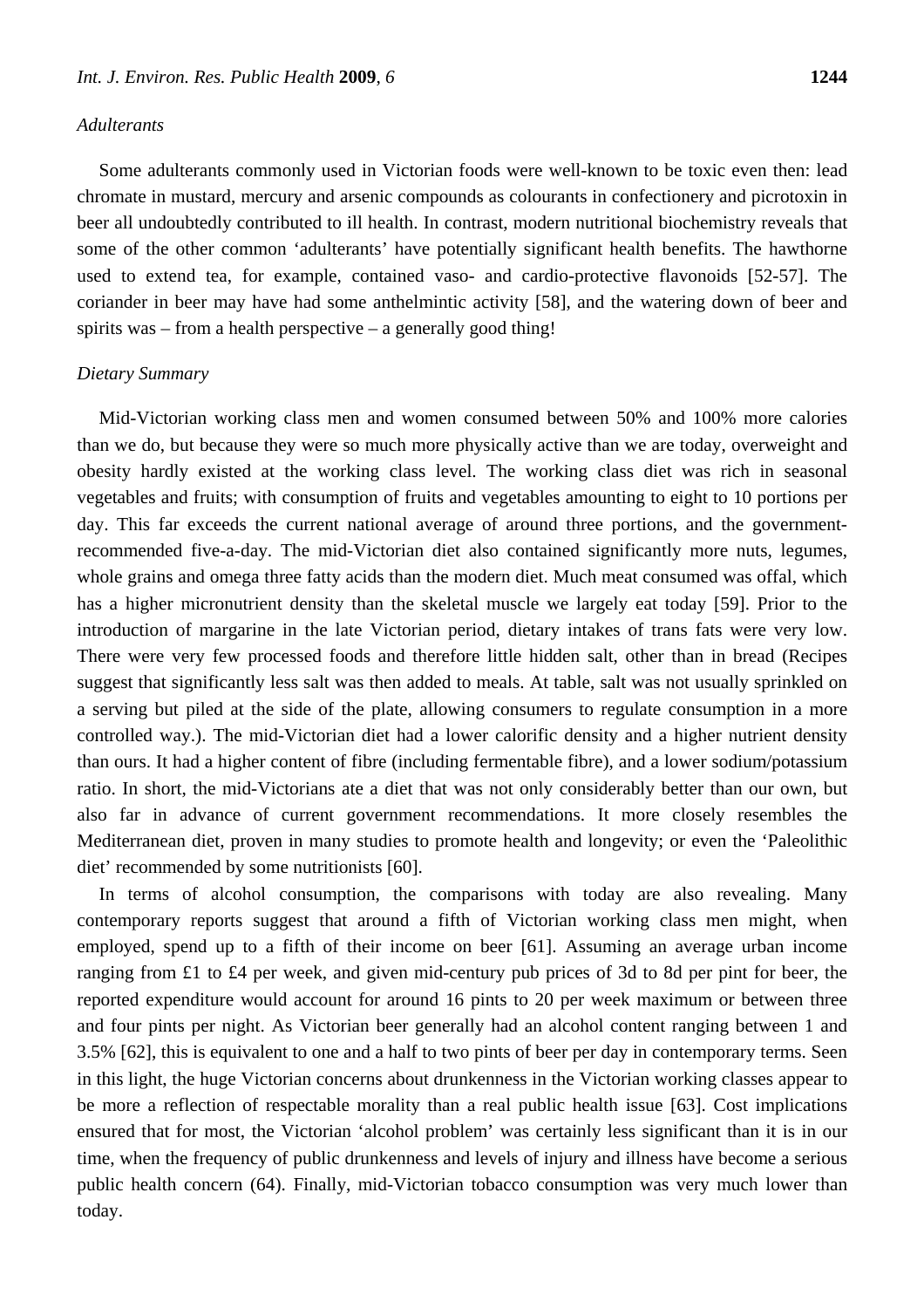These new findings reveal that, contrary to received wisdom, the mid-Victorians ate a healthier diet than we do today. This had dramatic effects on their health and life expectancy.

#### **4. How the Mid-Victorians Died**

**Figure 2.** Causes of Death in England and Wales: 1880 and 1997. Reprinted from Charlton [24], vol. 2, p. 9.



### *Public Health Patterns*

The overall pattern of Victorian causes of death broadly resembles that found in developing countries today, with infection, trauma and infant/mother mortality in the pole positions, and noncommunicable degenerative disease being relatively insignificant.

#### Common causes of death [65,66]

- 1. Infection including TB and other lung infections such as pneumonia; epidemics (scarlet fever, smallpox, influenza, typhoid, cholera etc), with spread often linked to poor sanitation: and the sexually transmitted diseases.
- 2. Accidents/trauma linked to work place and domestic conditions. Death from burns was an important cause of death among women, due largely to a combination of open hearth cooking, fashions in dress, and the use of highly flammable fabrics.
- 3. Infant/mother mortality [66]. This was generally due to infection, although maternal haemorrhage was another significant causative factor.
- 4. Heart failure. This was generally due to damage to the heart valves caused by rheumatic fever, and was not a degenerative disease. Angina pectoris does not appear in the registrar general's records as a cause of death until 1857 – and then as a disease of old age - although the diagnosis and its causes were recognised [67-70].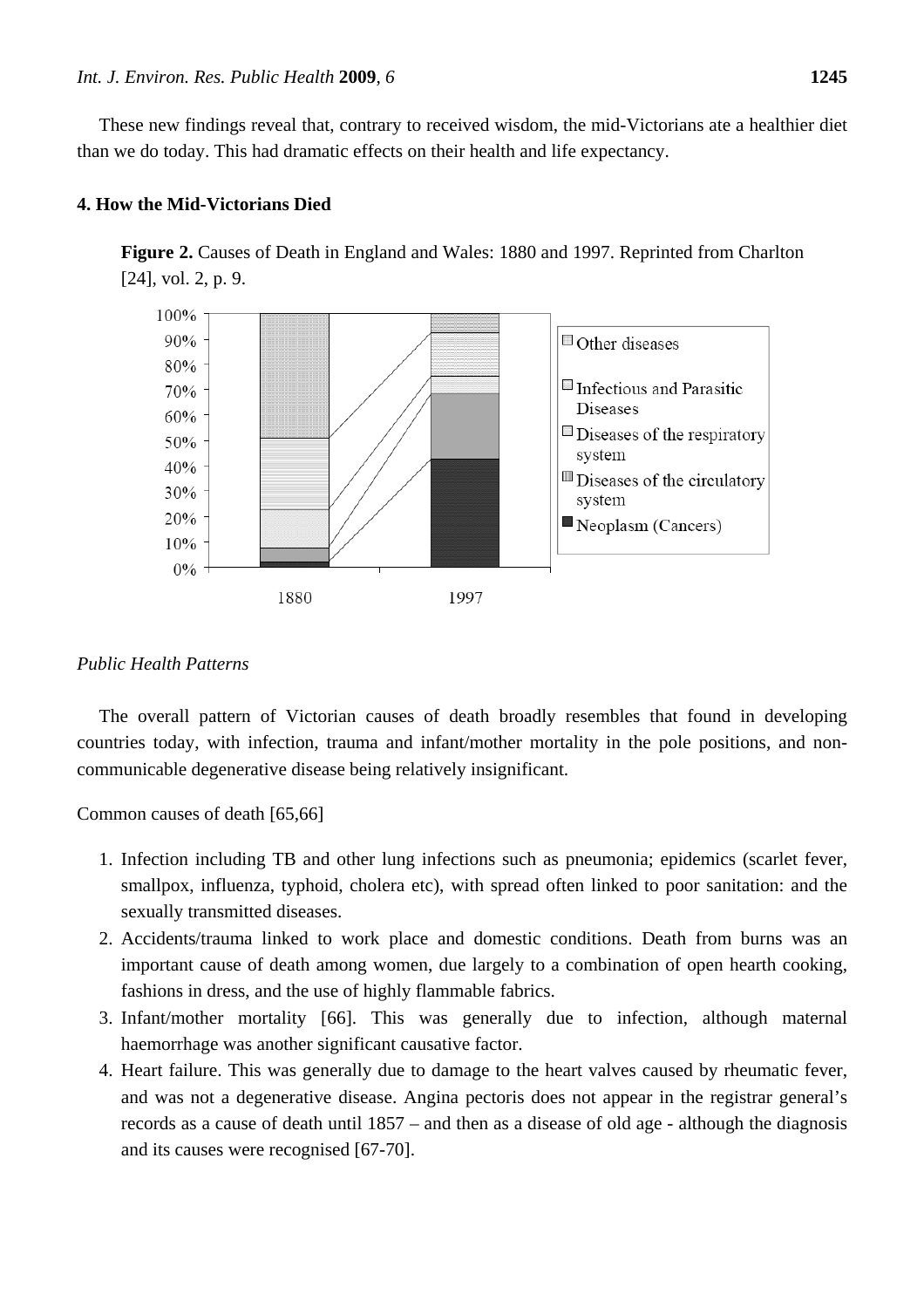Uncommon causes of death

- 5. Coronary artery disease (see above)
- 6. Paralytic fits (strokes, see *Webster's Dictionary*). Stroke was mainly associated with the middle and upper classes who ate a diet in which animal derived foods had a more significant role, and who consumed as a result rather less fruits and vegetables. Strokes were generally non-fatal, at least the first time; although mortality rates increased with each subsequent stroke [65]
- 7. Cancers were relatively rare [65]. While the Victorians did not possess sophisticated diagnostic or screening technology, they were as able to diagnose late stage cancer as we are today; but this was an uncommon finding. In that period, cancer carried none of the stigma that it has recently acquired, and was diagnosed without bias. For example, in 1869 the Physician to Charing Cross Hospital describes lung cancer as '… one of the rarer forms of a rare disease. You may probably pass the rest of your students life without seeing another example of it.' [71].

Not only were cancers very uncommon compared to today, they appear to have differed in other key respects. James Paget (of Paget's Disease) built a large practice on the strength of diagnosing breast cancer, which he did by sight and palpation – that is at Stages 3 and 4. In this group he describes a life expectancy of 4 years after diagnosis, extending to eight or more with surgery [72]. The corresponding figures today are Stage 3: 50% survival at 10 years if given surgery, chemo- and radiotherapy, and Stage 4: overall survival about 15 months. These figures suggest that breast cancer during the Victorian period was significantly less rapidly progressive than is the case today, probably due to the Victorians' significantly higher intakes of a range of micro- and phytonutrients which slow cancer growth.

In summary, although the mid-Victorians lived as long as we do, they were relatively immune to the chronic degenerative diseases that are the most important causes of ill health and death today.

## **5. What Did the Victorians Ever Do for Us?**

The implications of the mid-Victorian story are far-reaching, because, unlike the paleolithic scenario, details of the mid-Victorian lifestyle and its impact on public health are extensively documented. Thus, the mid-Victorian experience clearly shows us that:

- 1. Degenerative diseases are not caused by old age (the 'wear and tear' hypothesis); but are driven, in the main, by chronic malnutrition. Our low energy lifestyles leave us depleted in anabolic and anti-catabolic co-factors; and this imbalance is compounded by excessive intakes of inflammatory compounds. The current epidemic of degenerative disease is caused by widespread problem of multiple micro- and phyto-nutrient depletion (Type B malnutrition.)
- 2. With the exception of family planning and antibiotics, the vast edifice of twentieth century healthcare has generated little more than tools to suppress symptoms of the degenerative diseases which have emerged due to our failure to maintain mid-Victorian nutritional standards.
- 3. The only way to combat the adverse effects of Type B malnutrition, and to prevent and / or cure degenerative disease, is to enhance the nutrient density of the modern diet.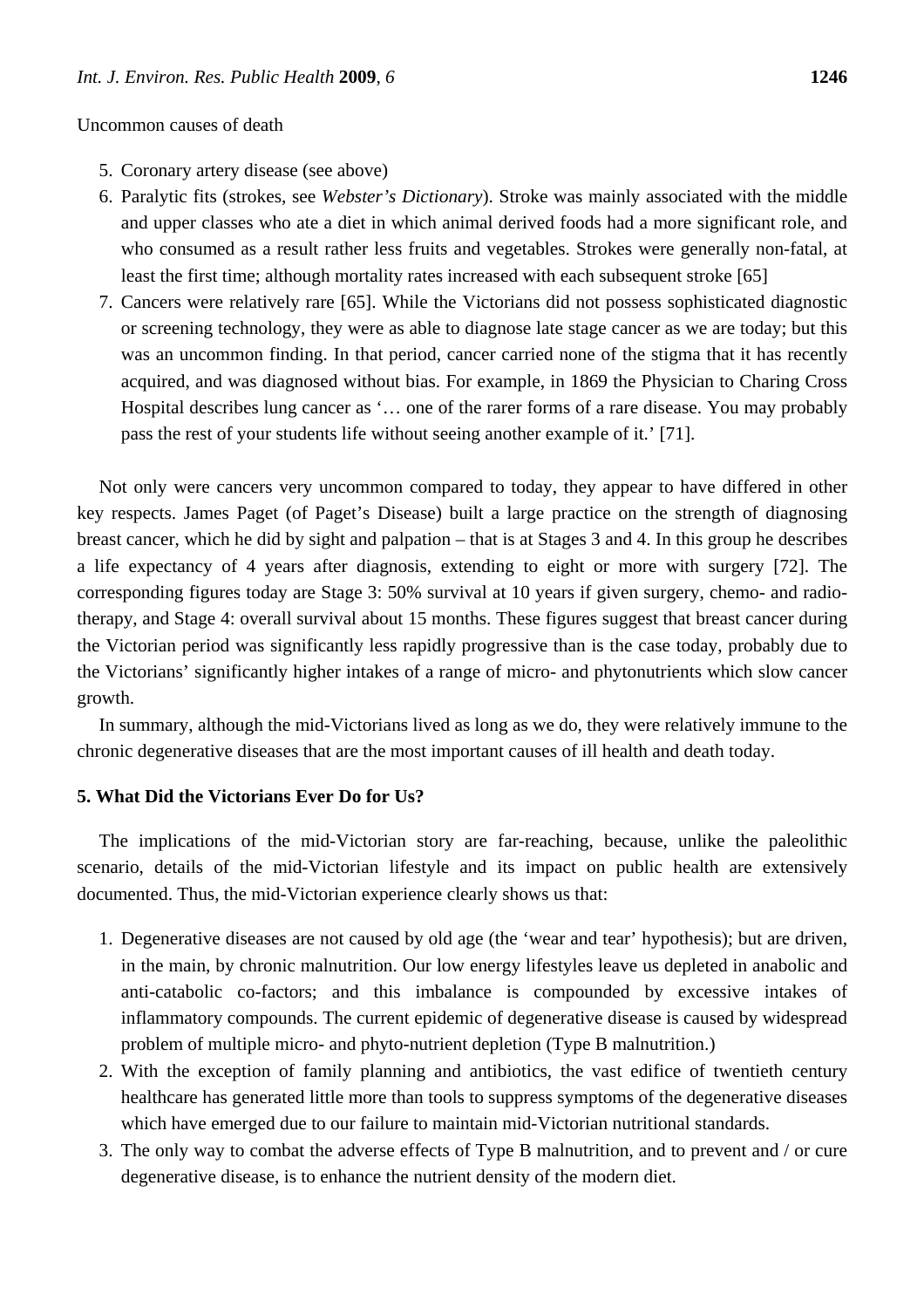#### **6. The Case for Supplements**

Our levels of physical activity and therefore our food intakes are at an historic low. To make matters worse, when compared to the mid-Victorian diet, the modern diet is rich in processed foods. It has a higher sodium/potassium ratio, and contains far less fruit, vegetables, wholegrains and omega 3 fatty acids. It is lower in fibre and phytonutrients, in proportional and absolute terms; and, because of our high intakes of potato products, breakfast cereals, confectionery and refined baked goods, may have a higher glycemic load. Given all this, it follows that we are inevitably more likely to suffer from dysnutrition (multiple micro- and phytonutrient depletion) than our mid-Victorian forebears.

This is supported by survey findings on both sides of the Atlantic; the U.S.D.A.'s 1994 to 1996 Continuing Survey of Food Intakes by Individuals [73,74], and the National Diet and Nutrition Surveys [75] both show that many individuals today are unable to obtain RNI values of a variety of vitamins and minerals. Malnutrition in the U.K. is now reckoned to contribute to illness-related costs in excess of £7.3 billion per annum [76]. Since it would be unacceptable and impractical to recreate the mid-Victorian working class 4,000 calorie/day diet, this constitutes a persuasive argument for a more widespread use of food fortification and/or properly designed food supplements (most supplements on the market are incredibly badly designed; they are assembled by companies that do not understand the real nutritional issues that confront us today, and sell us pills containing irrational combinations and doses that can do more harm than good [77]).

To insist, as orthodox nutritionists and dieticians do, that only whole fruit and veg contain the magical, health-promoting ingredients represents little more than the last gasp of the discredited and anti-scientific theory of vitalism ('Vitalism—the insistence that there is some big, mysterious extra ingredient in all living things—turns out to have been not a deep insight but a failure of imagination', Daniel Dennett) [78]. Even the stately FSA concedes that fruit juices count towards your five-a-day, as do freeze-dried powdered extracts of fruits and vegetables. As our knowledge of phytochemistry and phytopharmacology increases, it has become perfectly acceptable to use rational combinations of the key plant constituents in pill or capsule form.

These arguments are developed in 'Pharmageddon' [79], a medical textbook which illustrates how micro- and phyto-nutrients can be specifically combined in order to prevent and treat the chronic degenerative diseases that characterise and dominate the  $20<sup>th</sup>$  and  $21<sup>st</sup>$  centuries; and how they could be integrated into our food chain in order to reduce the contemporary and excessively high risks of the degenerative diseases to the far lower mid-Victorian levels.

# **7. Final Comment**

In light of the huge body of evidence linking diet to health, many researchers are now studying the dietary intakes of different groups of people and attempting to tease out such esoteric factors as, for example, just how much omega 3 fish oil is necessary to reduce the risk of Alzheimer's; or how what dose of flavonoids should be consumed to reduce the risk of stomach cancer.

Most of this research is patently a waste of time. Current generations are, from an historical point of view, anomalous. Our historically low levels of physical activity and consequently food intakes mean that even those groups consuming the highest levels of berry fruits, green leaf vegetables or oily fish, are still well below optimal (mid-Victorian) levels of consumption.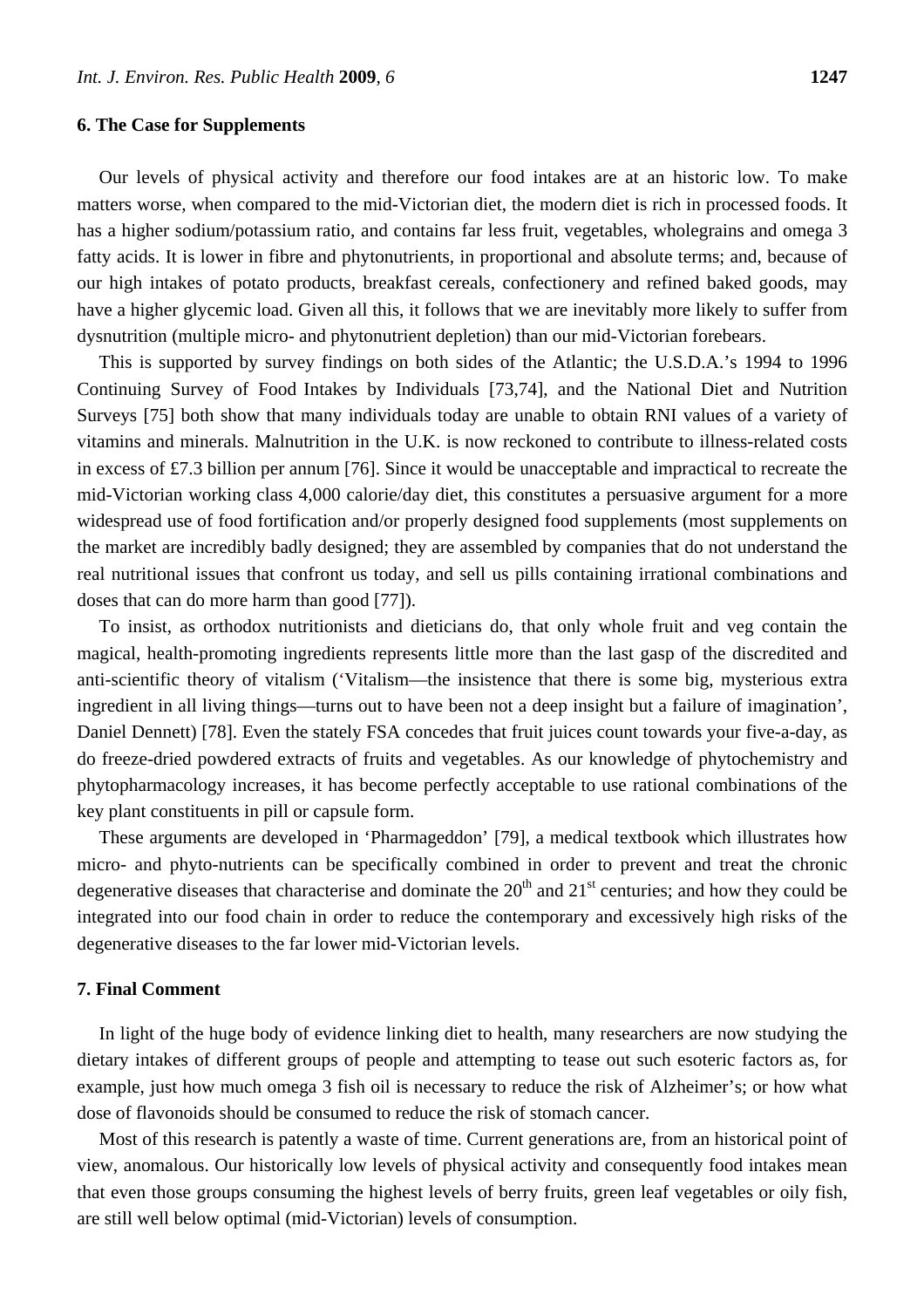For example, eminent scientists working with dietary elements thought to reduce the risk of cancer have commented that although 'pharmacological levels' of compounds such as flavonoids or salicylates have strong anti-cancer properties in vitro, there is little evidence that dietary (or 'physiological') levels of intake have any protective effects in humans.

In contrast the mid-Victorians, with their far greater intakes of fruits and vegetables, which were organic and in many cases contained significantly higher concentrations of phytonutrients than our intensively grown crops do [80-85] were consuming 'pharmacological' levels of these valuable and protective compounds. This would explain why they were so effectively protected against cancer, and heart disease, and *all* the other degenerative, non-communicable disorders. And it would also explain why, with our very low 'physiological' intakes, we are so terribly prone to these largely avoidable diseases.

We believe also that the on-going search for disease susceptibility genes is ahistoric and therefore largely misinformed. The mid-Victorian gene pool was not significantly different to our own, yet their incidence of degenerative disease was approximately 90% less [24]. In the high-nutrient mid-Victorian environment, the vast majority of the population was protected; and the combination of high levels of physical activity and an excellent diet enhanced the expression of a coordinated array of healthpromoting genes [86,87]. As the nutrient tide has receded, increasing numbers of genetic polymorphisms have become exposed. [88], making current genome-wide association studies (GWAS) largely redundant (If we take this argument to an extreme, and progress to a diet totally devoid of micronutrients, all polymorphisms become disease-associated.). It follows that the pharmaceutical industry's attempts to develop genomically derived and individualized treatments such as RNA interference and ISPC are unlikely to impact on public health. The steel vessel of Public Health is rent open, and the drug companies are selling us high-priced pots of caulk.

Do not, therefore, look to the drug companies to provide remedies for the appalling state of our health; nor to our politicians who seem unable, in many cases, to see far beyond the brims of their parliamentary troughs. Look, instead, to the food and beverage industries, and to a lesser extent the supplement companies, who may well step up to the plate with better designed foods and nutritional programmes once the currently profoundly counter-productive regulatory system has been re-drafted.

#### **References and Notes**

- 1. Clayton, P.; Rowbotham, J. An unsuitable and degraded diet? Part 1: Public health lessons from the mid-Victorian working class diet. *J. Roy. Soc. Med.* **2008**, *101*, 282-289.
- 2. Clayton, P.; Rowbotham, J. An unsuitable and degraded diet? Part 2. Realities of the mid-Victorian diet. *J. Roy. Soc. Med.* **2008**, *101*, 350-357.
- 3. Clayton, P.; Rowbotham, J. An unsuitable and degraded diet? Part 3. Victorian consumption patterns and their health benefits. *J. Roy. Soc. Med.* **2008**, *101*, 454-462.
- 4. Hunt, T. *Building Jerusalem. The Rise and Fall of the Victorian City*; Weidenfeld and Nicholson: London, UK, 2004; Part 1.
- 5. Wohl, A.S. *The Eternal Slum: Housing and Social Policy in Victorian London*; Transaction Books: London, UK, 2001.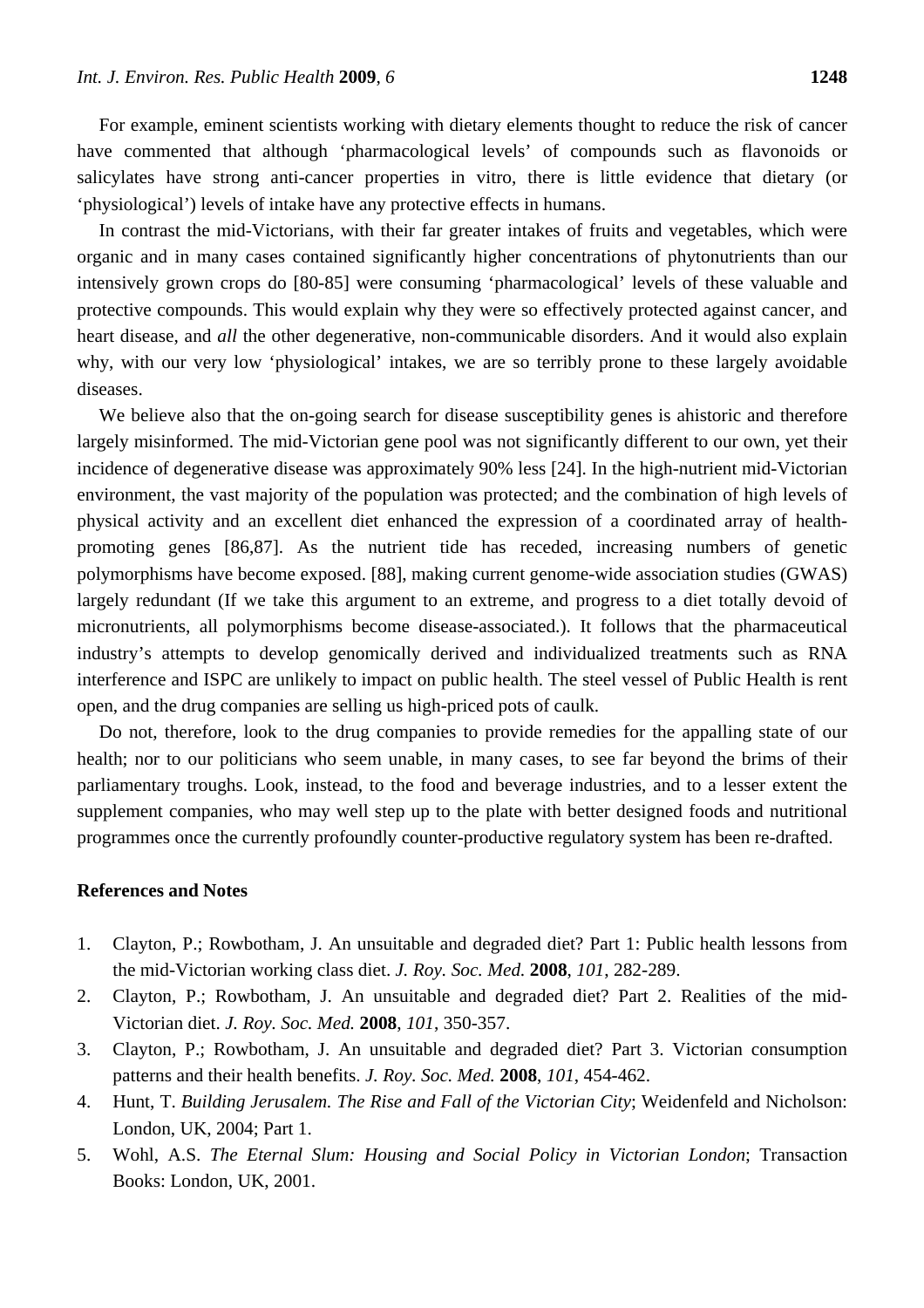- 6. Hunt, T. *Building Jerusalem*. *The Rise and Fall of the Victorian City*; Weidenfeld and Nicholson: London, UK, 2004; Chapter 7.
- 7. Wohl, A.S. *Endangered Lives Public Health in Victorian Britain*; Dent and Sons: London, UK, 1983.
- 8. McKeown, T. Reasons for the Decline in Mortality in England and Wales in the Nineteenth Century. *Pop. Stud.* **1962**, *16*, 94-122.
- 9. *The Golden Age. Essays in British Social and Economic History 1850-1870*; Inkster, I., Hill, J., Griffin, C., Rowbotham, J., Eds.; Ashgate: Aldershot, UK, 2000.
- 10. Overton, M. *Agricultural Revolution in England: The Transformation of the Agrarian Economy 1500–1850*; Cambridge University Press: Cambridge, UK, 1996.
- 11. Overton, M. *Agricultural Revolution in England: The Transformation of the Agrarian Economy 1500–1850*; Cambridge University Press: Cambridge, UK, 1996, pp. 2-10.
- 12. Daunton, M. *Wealth and Welfare: An Economic and Social History of Britain 1851-1951*; Oxford University Press: Oxford, UK, 2007.
- 13. Bressey, C. Down But Not Out; The Politics of the East End Poor and Those Who Investigated Their Lives. *J. Urban Hist.* **2008**, *34*, 688-694.
- 14. Burnett, J. *A Social History of Housing 1815-1985*; Routledge: London, UK, 1986; Part II, Chapters 6 and 7.
- 15. Carlyle, T. *Chartism*; James Fraser: London, UK, 1840.
- 16. Gaskell, Mrs. *North and South*; Smith, Elder and Co.: London, UK, 1855.
- 17. Daunton, M. *Wealth and Welfare: An Economic and Social History of Britain 1851-1951*; Oxford University Press: Oxford, UK, 2007, pp. 5-9.
- 18. Pickering, P.; Tyrell, A. *The People's Bread. The History of the Anti-Corn Law League*; Leicester University Press: London, UK, 2000.
- 19. Crafts, N.; Harley, C. Output growth and the British industrial revolution: a restatement of the Crafts-Harley view. *Econ. Hist. Rev.* **2008**, *45*, 704-730.
- 20. Auerbach, J.; Hoffenberg, P. *Britain, the Empire, and the World at the Great Exhibition of 1851*; Ashgate: Aldershot, UK, 2008.
- 21. Kellett, J. *The Impact of Railways on Victorian Cities*; Routledge and Kegan Paul: London, UK, 1969.
- 22. Burnett, J. *Plenty and Want. A Social History of Food in England from 1815 to the Present Day*; Routledge: London, UK, 1989; Part II.
- 23. Mayhew, H. *London Labour and the London Poor*, 1861, 4 volumes; Penguin: Harmondsworth, UK, 1985; Volume 1, Chapters 1-7.
- 24. *The Health of Adult Britain 1841-1994*, 2 Volumes; Charlton, J., Murphy, M., Eds.; National Statistics: London, UK, 2004.
- 25. Burnett, J. *Plenty and Want. A Social History of Food in England from 1815 to the Present Day*; Routledge: London, UK, 1989; Chapter 10.
- 26. *The Origins and Development of Food Policies in Europe*; Leicester Burnett, J., Oddy, D., Eds.; University Press: London, UK, 1994.
- 27. Coleman, T. *The Railway Navvies*; Pelican: London, UK, 1968.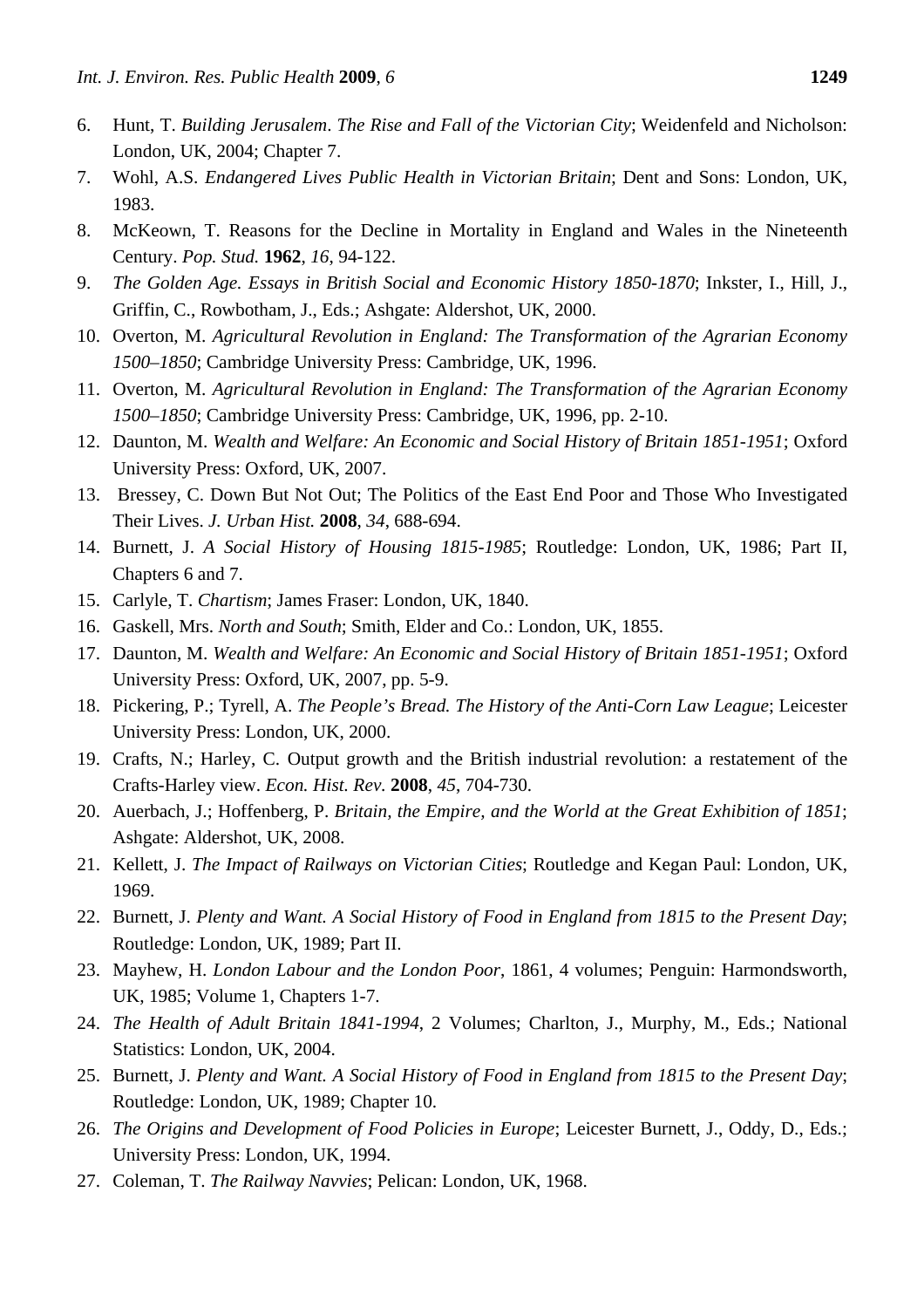- 28. Rowntree, B.S. *Poverty. A Study of Town Life*; Centennial Edition, Policy Press: London, UK, 2001.
- 29. Garrow, J. Editorial. *BMJ* **1994**, *308*, 934.
- 30. Floud, R.; Wachter, K.; Gregory, A. *Height, Health and History: Nutritional Status in the United Kingdom, 1750-1980*; Cambridge University Press: Cambridge, UK, 1993.
- 31. Colquhoun, A.; Lyon, P.; Alexander, E. Feeding minds and bodies: the Edwardian context of school meals. *J. Nutrit. Health Sci*. **2001**, *31*, 117-125.
- 32. McKeown, T. *The Modern Rise of Population*; Edward Arnold: London, UK, 1976.
- 33. McNay, K.; Humphries, J.; Klasen, S. Death and Gender in Victorian England and Wales: Comparisons with Contemporary Developing Countries. In *Cambridge Working Papers in Economics*; University of Cambridge: Cambridge, UK, 1998.
- 34. Joyce, M. *The Right to Live: health, democracy and inequality*. Available at http://www.iwca.info/cgi-bin/iwcacte.pl?record=3 (accessed August 2006).
- 35. Harris, B. Gender, health and welfare in England and Wales since industrialisation. *Res. Econ. Hist.* **2008**, *26,* 157-204.
- 36. Roberts, E. *A Woman's Place*; Blackwell: Oxford, UK, 1984.
- 37. Ross, E. *Love and Toil Motherhood in Outcast London 1870-1918*; Oxford University Press: London, UK, 2002.
- 38. Colgrove, J. The McKeown Thesis: A Historical Controversy and Its Enduring Influence. *Am. J. Public Health*. **2002**, *92*, 725-729.
- 39. Steadman Jones, G. *Outcast London. A study in the relationship between classes in Victorian Society*; Penguin: London, UK, 1984.
- 40. *8th Report of the Medical Officer of the Privy Council*, 1865, Parliamentary Papers, XXXIII, 1866.
- 41. Mayhew, H. *London Labour and the London Poor*, 1861, 4 volumes; Penguin: Harmondsworth, UK, 1985; Volume 1.
- 42. Kirton, J. *Buy Your Own Cherries*; Jarrold and Sons: Norwich, UK, 1862.
- 43. *Plain Cookery Recipes*; Nelson: London, UK, 1875.
- 44. Halvorsen, B.L.; Holte, K.; Myhrstad, M.C.; Barikmo, I.; Hvattum, E.; Remberg, S.F.; Wold, A.B.; Haffner, K.; Baugerød, H.; Andersen, L.F.; Moskaug, Ø.; Jacobs, D.R., Jr; Blomhoff, R.A. Systematic screening of total antioxidants in dietary plants. *J. Nutr*. **2002**, *132*, 461-471.
- 45. Walton, J.K. *Fish and Chips and the British Working Class, 1870-1940*; Leicester University Press: London, UK, 1992.
- 46. Wigglesworth, E. *The Brewers and Licensed Victuallers Guide*; Green and Co.: Leeds, UK, 1849.
- 47. Newsholme, A.; Scott, M. *Domestic Economy*; Swann Sonnenschein: London, UK, 1892.
- 48. Wood, H. *Danesbury House*; Scottish Temperance League: Edinburgh, UK, 1860, pp. 112-156.
- 49. Harrison, B. *Drink and the Victorians: The Temperance Ouestion in England, 1815-1872*; 2<sup>nd</sup> Ed.; Keele University Press: Edinburgh, UK, 1994.
- 50. Berridge, V. *Current and future alcohol policy: the relevance of history, CCBH*; History and Policy: London, UK, February 2006.
- 51. Hilton, M. *Smoking in British popular culture 1800-2000*; Manchester University Press: Manchester, UK, 2000.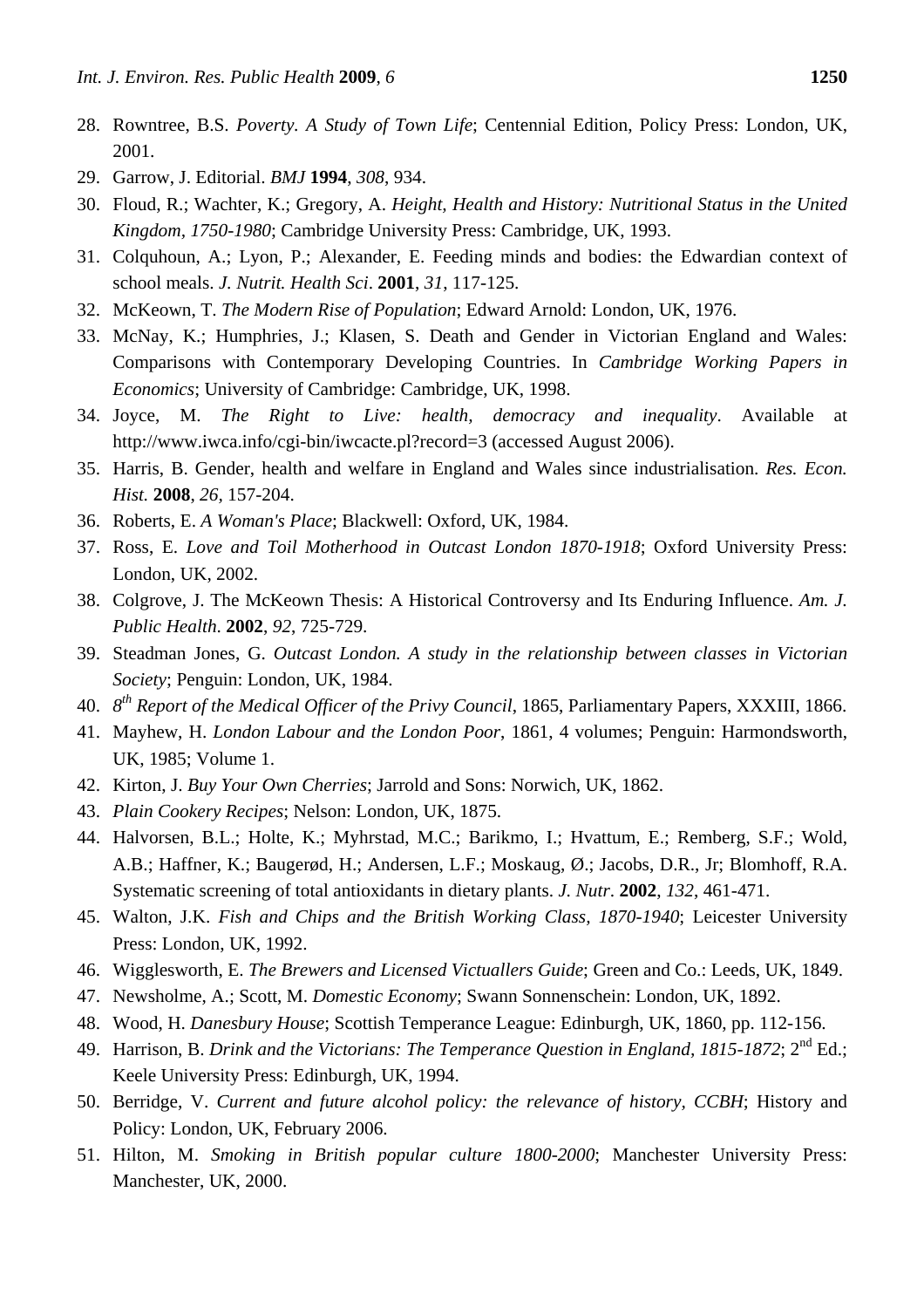- 52. Brixius, K.; Willms, S.; Napp, A.; Tossios, P.; Ladage, D.; Bloch, W.; Mehlhorn, U.; Schwinger, R.H. Crataegus special extract WS 1442 induces an endothelium-dependent, NO-mediated vasorelaxation via eNOS-phosphorylation at serine 1177. *Cardiovasc. Drug. Therapy* **2006**, *20*, 177-184.
- 53. Asgary, S.; Naderi, G.H.; Sadeghi, M.; Kelishadi, R.; Amiri, M. Antihypertensive effect of Iranian Crataegus curvisepala Lind.: a randomized, double-blind study. *Drug. Exp. Clin. Res*. **2004**, *30*, 221-225.
- 54. Kim, S.H.; Kang, K.W.; Kim, K.W.; Kim, N.D. Procyanidins in crataegus extract evoke endothelium-dependent vasorelaxation in rat aorta. *Life Sci*. **2000**, *67*, 121-131.
- 55. Veveris, M.; Koch, E.; Chatterjee, S.S.; Crataegus special extract WS 1442 improves cardiac function and reduces infarct size in a rat model of prolonged coronary ischemia and reperfusion. *Life Sci.* **2004**, *74*, 1945-1955.
- 56. Walker, A.F.; Marakis, G.; Simpson, E.; Hope, J.L.; Robinson, P.A.; Hassanein, M.; Simpson, H.C. Hypotensive effects of hawthorn for patients with diabetes taking prescription drugs: a randomised controlled trial. *Br. J. Gen. Pract.* **2006**, *56*, 437-443.
- 57. Xie, M.L.; Mao, C.P.; Gu, Z.L.; Chen, K.J.; Zhou, W.X.; Guo, C.Y. Effects of xiaoyu tablet on endothelin-1, nitric oxide, and apoptotic cells of atherosclerotic vessel wall in rabbits. *Acta Pharmacol. Sin.* **2002**, *23*, 597-600.
- 58. Eguale, T.; Tilahun, G.; Debella, A.; Feleke, A.; Makonnen, E. In vitro and in vivo anthelmintic activity of crude extracts of Coriandrum sativum against Haemonchus contortus. *J. Ethnopharmacol*. **2007**, *110*, 428-433.
- 59. McCance, R.A.; Widdowson, E.M. *The Composition of Foods*, 6<sup>th</sup> Ed.; Food Standards Agency: London, UK, 2006.
- 60. O'Keefe, J.H., Jr; Cordain, L. Cardiovascular disease resulting from a diet and lifestyle at odds with our Paleolithic genome: how to become a 21st-century hunter-gatherer. *Mayo. Clin. Proc.* **2004**, *79*, 101-108.
- 61. Harrison, B. *Drink and the Victorians: The Temperance Question in England, 1815-1872*; 2<sup>nd</sup> Ed.; Keele University Press: Edinburgh, UK, 1994.
- 62. Berridge, V. *Current and future alcohol policy: the relevance of history, CCBH*; History and Policy: London, UK, February 2006.
- 63. Swift, R. 'Behaving Badly: Irish Migrants and Crime in the Victorian City'. In *Criminal Conversations: Victorian Crimes, Social Panic and Moral Outrage*; Rowbotham, J., Stevenson, K., Eds.; Ohio University Press: Edinburgh, UK, 2005.
- 64. Williams, R. The pervading influence of alcoholic liver disease in hepatology. *Alcohol Alcoholism* **2008**, *43*, 393-397. Review.
- 65. Smith, E.B. *The People's Health*; Croom Helm: London, UK, 1979.
- 66. Woods, R. *The Demography of Victorian England and Wales*; Cambridge University Press: Cambridge, UK, 2000.
- 67. Burns, A. *Observations on some of the most frequent and important diseases of the heart; on aneurism of the thoracic aorta; on preternatural pulsation in the epigastric region; and on the unusual origin and distribution of some of the large arteries of the human body*; Bryce: Edinburgh, UK, 1809.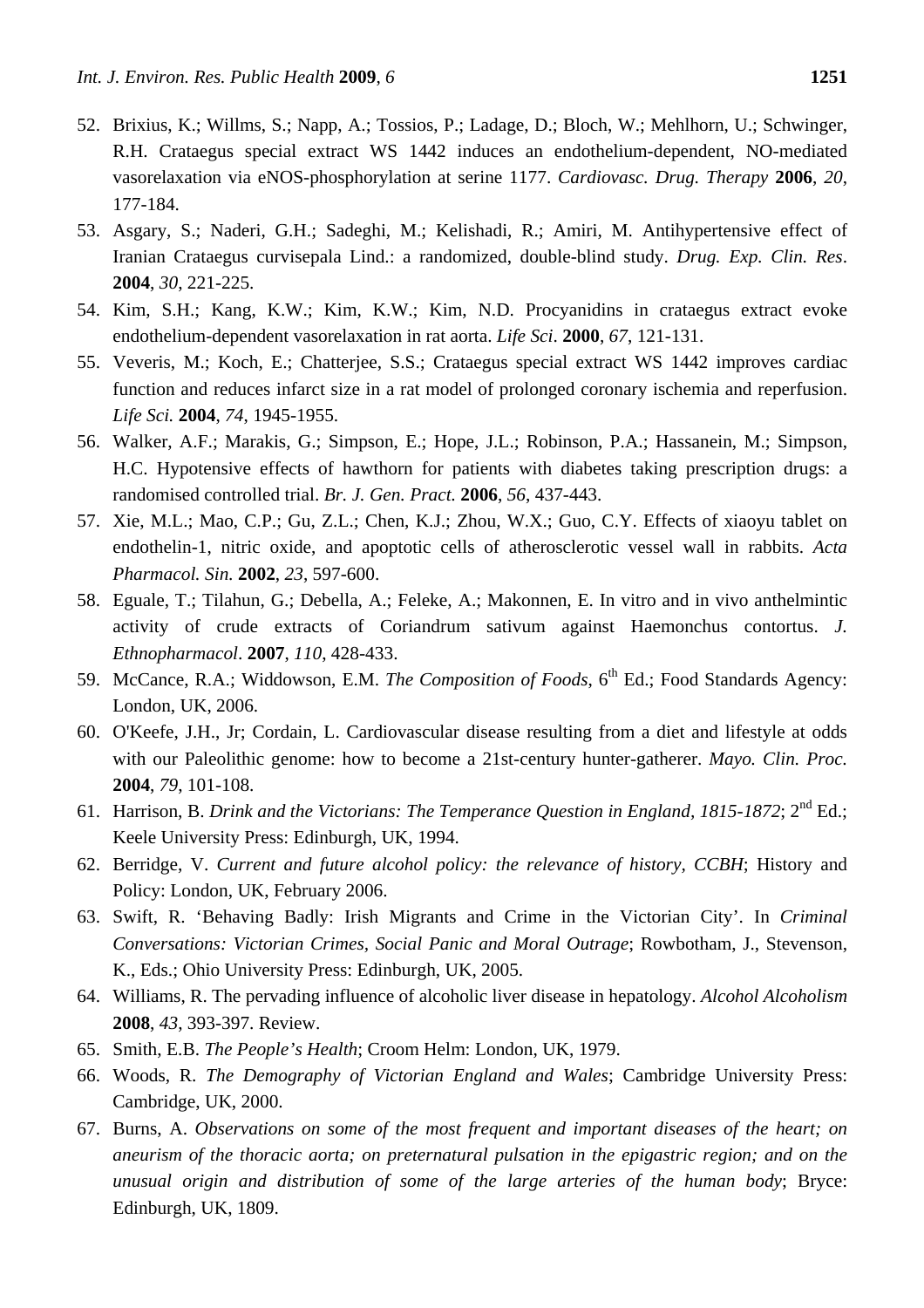- 68. Heberden, W. *Some Account of a Disorder of the Breast. Presented to the Royal College of Physicians, London, 1768, and published in Medical Transactions*; Royal College of Physicians: London, UK, 1772; pp. 59-67.
- 69. Morgagni, G.B. *De sedibus et causis morborum per anatomen indagatis libri quinque.*  Remondini: Venice, Italy, 1761.
- 70. Virchow, R. *Die Cellularepathologie in ihrer begrundung auf physiologische and pathologische Gewebelehre*; Hischwald: Berlin, Prussia, Germany, 1858.
- 71. Hyde Salter, H. On the treatment of asthma by belladonna. *The Lancet* **1869**, 152-153.
- 72. Paget, J. On the average duration of life in patients with scirrhous cancer of the breast. *Lancet*  **1856**, *1*, 62-63.
- 73. USDA2. Food and Nutrient Intakes by Individuals in the United States, by Sex and Age, 1994– 1996. In *Nationwide Food Surveys Report*; US Department of Agriculture, Agricultural Research Service: Washington DC, US, No. 96-2, 1998.
- 74. USDA1. *The Continuing Survey of Food Intakes by Individuals and the Diet and Health Knowledge Survey*; US Department of Agriculture, Agricultural Research Service, Food Survey Research Group: Washington DC, US, 1994-1996. CD-Rom data.
- 75. Gregory, J.; Collins, D.; Davies, P.; Hughes, J.; Clarke, P. *National Diet and Nutrition Survey*; HMSO: London, UK, 2000.
- 76. *The cost of disease-related malnutrition in the UK: considerations for the use of oral nutritional supplements (ONS) in adults*; Elia, M., Stratton, R., Russell, C., Green, C., Pan, F., Eds.; British Association for Parenteral and Enteral Nutrition: Redditch, UK, 2005.
- 77. Bardia, A.; Tleyjeh, I.M.; Cerhan, J.R.; Sood, A.K.; Limburg, P.J.; Erwin, P.J.; Montori, V.M. Efficacy of antioxidant supplementation in reducing primary cancer incidence and mortality: systematic review and meta-analysis. *Mayo Clin. Proc*. **2008**, *83*, 23-34.
- 78. Dennett, D.C. *Sweet Dreams: Philosophical Obstacles to a Science of Consciousness*; MIT Press: Cambridge, MA, USA, 2005; p. 178.
- 79. Clayton, P. *Pharmageddon: The Limits to Pharmacutical Medicine and What Lies Beyond*; Royal Society of Medicine Press: London, UK, June 2009.
- 80. Carbonaro, M.; Mattera, M.; Nicoli, S.; Bergamo, P.; Cappelloni, M. Modulation of antioxidant compounds in organic vs conventional fruit (peach, Prunus persica L., and pear, Pyrus communis L.). *J. Agr. Food Chem.* **2002**, *50*, 5458-5462.
- 81. Dani, C.; Oliboni, L.S.; Vanderlinde, R.; Bonatto, D.; Salvador, M.; Henriques, J.A. Phenolic content and antioxidant activities of white and purple juices manufactured with organically- or conventionally-produced grapes. *Food Chem. Toxicol.* **2007**, *45*, 2574-2580.
- 82. Pérez-López, A.J.; López-Nicolas, J.M.; Núñez-Delicado, E.; Del Amor, F.M.; Carbonell-Barrachina, A.A. Effects of agricultural practices on color, carotenoids composition, and minerals contents of sweet peppers, cv. Almuden. *J. Agric. Food Chem*. **2007**, *55*, 8158-8164.
- 83. Gill, C. Personal communication, 2008.
- 84. Lester, G.E.; Manthey, J.A.; Buslig, B.S. Organic vs conventionally grown Rio Red whole grapefruit and juice: comparison of production inputs, market quality, consumer acceptance, and human health-bioactive compounds. *J. Agric. Food Chem*. **2007**, *55*, 4474-4480.